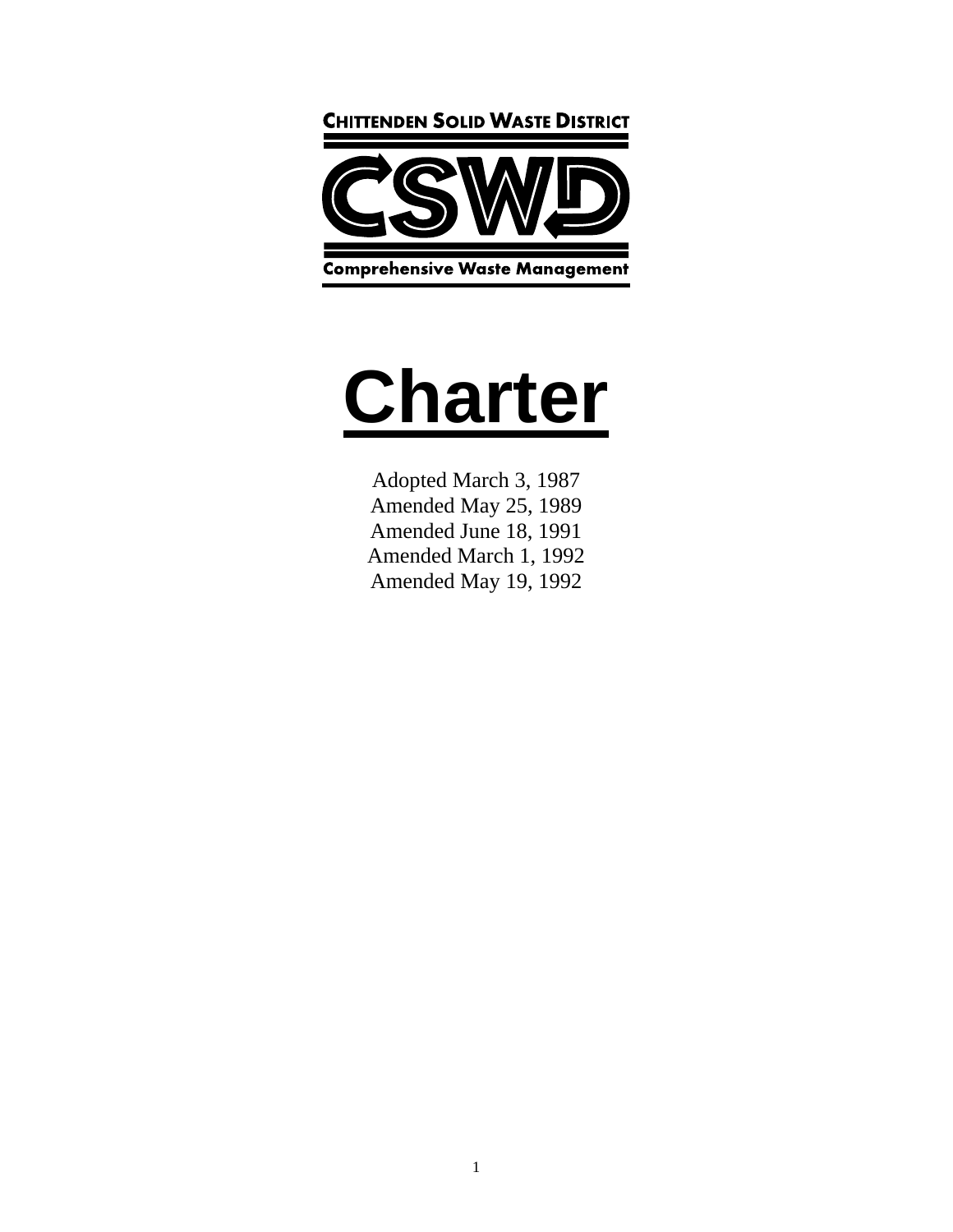#### **AN ACT RELATING TO THE CHITTENDEN REGIONAL SOLID WASTE MANAGEMENT DISTRICT.**

#### (S.124)

It is hereby enacted by the General Assembly of the State of Vermont:

#### Sec. 1. CREATION OF THE CHITTENDEN REGIONAL SOLID WASTE MANAGEMENT DISTRICT

There is hereby created a union municipal district to be known as the "Chittenden Solid Waste District," which has been organized and established and shall hereafter exist in accordance with the provisions of 24 V.S.A. Chapter 121, Subchapter 3, and the provisions of this governing agreement.

Sec. 2. GOVERNING AGREEMENT

The District governing agreement is amended and enacted as follows:

#### **ARTICLE I CREATION AND POWERS**

# **SECTION I. CREATION**

There is hereby created a union municipal district to be known as the "Chittenden Solid Waste District" (referred to herein as the "District").

#### **SECTION 2. PURPOSE**

The District is created and shall exist for the purpose of providing for the efficient, economical and environmentally sound management of solid waste generated by member municipalities and their residents. Initially the District will engage in a planning phase by exploring various solid waste management alternatives for its member communities including recycling, resource recovery and construction of lined landfills.

#### **SECTION 3. COMPOSITION**

The District shall consist of the cities of Burlington, South Burlington, and Winooski, and the towns of Charlotte, Colchester, Essex, Hinesburg, Huntington, Jericho, Milton, Richmond, St.George, Shelburne, Westford, Williston, the Village of Essex Junction and, subject to Article VI, Section 3 of this Agreement, those municipalities which elect to join the District by majority vote of such municipalities, voters present and voting at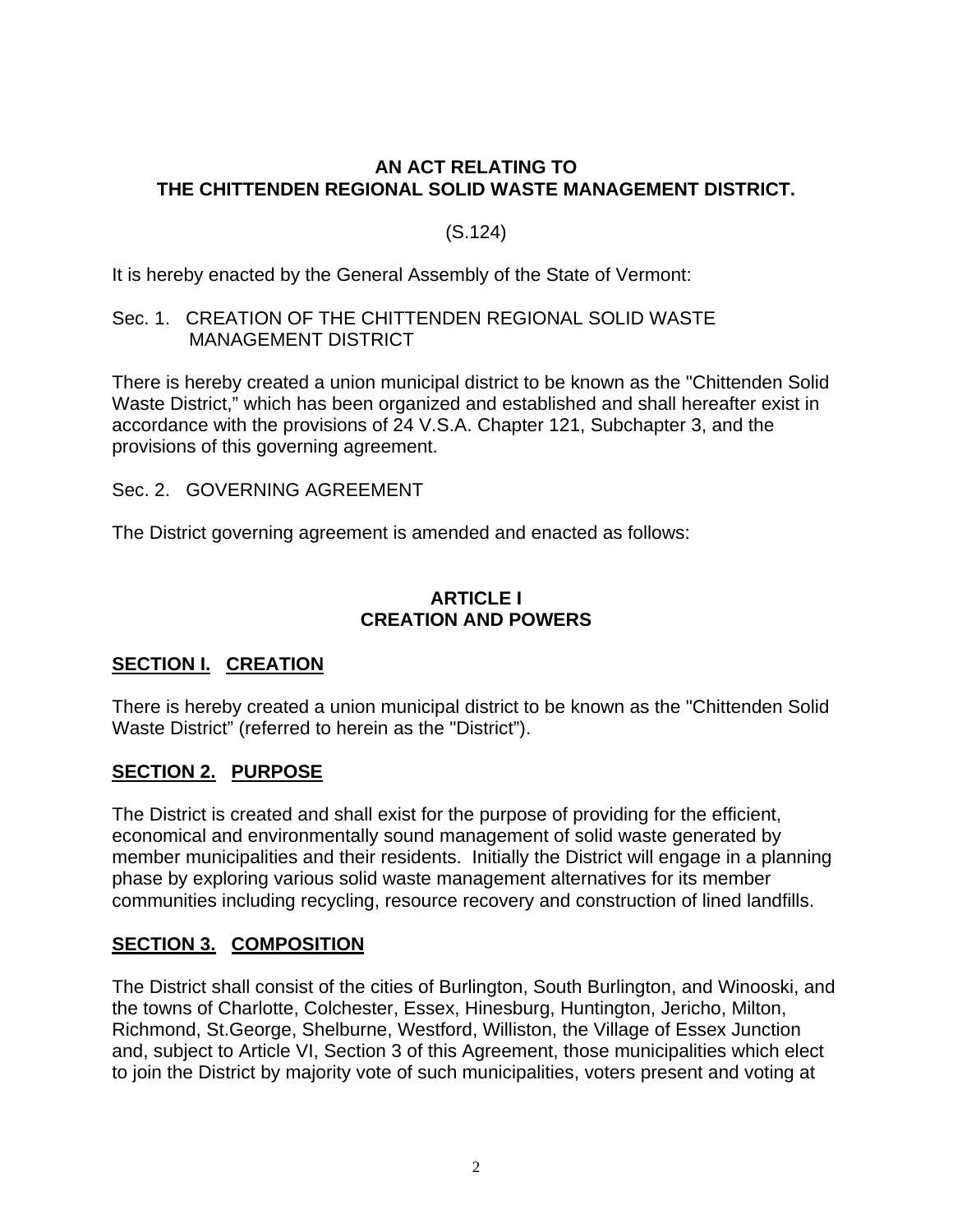an annual or special meeting duly warned for such purpose, excepting those municipalities (including the above named municipalities) which may withdraw from the District in accordance with Article VI, Section 2 of this Agreement. All previous actions of the member municipalities relating to the formation of the District and all previous actions of, and ordinances and regulations adopted by, the Board of Commissioners of the existing Chittenden Solid Waste District, are hereby ratified and approved. The Town of Essex (the "Town") and the Village of Essex Junction (the "Village") shall be treated as separate member municipalities for purposes of this Charter, including representation on the Board of Commissioners and action of the legal voters of the District under this Charter. Legal voters who are residents within the Village shall be entitled to vote at any District meeting only as a resident of the Village and shall not be entitled to a second vote by their residency within the Town.

#### **SECTION 4. DURATION**

The District shall continue unless and until dissolved according to the procedures set forth in Article VI, Section 4 of this Agreement.

# **SECTION 5. POWERS**

The District shall be a body politic and corporate with the powers incident to a municipal corporation under the laws of the State of Vermont consistent with the purpose of the District, and in addition shall have the following powers:

(a) To operate, cause to be operated and contract for the operation of any and all facilities for the collection, transportation, resource recovery, recycling and disposal of solid waste;

(b) To purchase, sell, lease, own, acquire, convey, mortgage, improve, and use real and personal property in connection with the purposes of the District and to construct, develop and maintain solid waste management facilities in accordance with federal, state and local law. At the election of the municipality in which District owned or leased real property is located (which election, once made, shall be final unless otherwise mutually agreed upon by the District and such municipality), District owned and leased real property shall be exempt from municipal property taxation and special assessments; the District may agree to make payments to the municipality in lieu of such taxes or special assessments;

(c) To sue and be sued;

(d) To make contracts of every kind and nature;

(e) To fix, alter, charge and establish fees and other charges for the services and facilities within its area of operation, which fees and charges shall be equitable and just; (f) To enter into management contracts with any person or persons for the management of District facilities for such period or periods of time and under such compensation and other items and conditions as shall be deemed advisable by the District Board; (g) To accept gifts or grants or loans of money or other property from any person;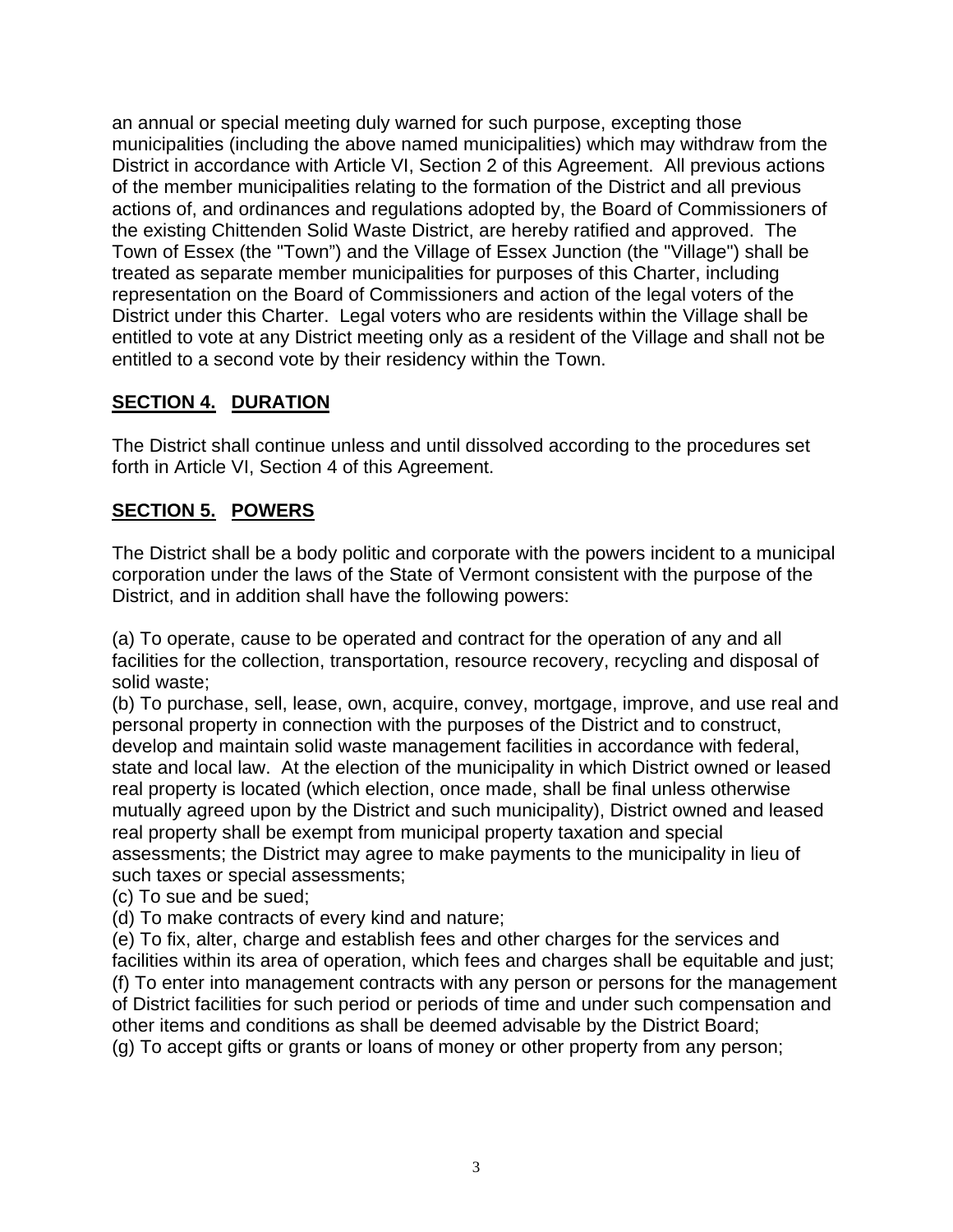(h) To enter into contracts, leases or other transactions with any federal agency, the state, any agency of the state, or with any other public body of the state, including, municipalities;

(i) To exercise the power of eminent domain within the District;

- j) To borrow money and issue evidence of indebtedness as provided by Chapter 53 of Title 24, Vermont Statutes Annotated, as presently enacted and as later may be amended. For the purpose of that chapter, the grand list of the District shall be deemed to be the total of the grand lists of member municipalities, and the debt limit of the District shall not be diminished by any obligation incurred by a member municipality alone. Obligations incurred under such chapter shall be the joint obligations of the District and, except as otherwise expressly provided in the terms thereof, of each member municipality (as provided in Article IV, Section 5 hereof) but shall not be included in the indebtedness of a member municipality for purposes of compliance with debt limitations. The cost of debt service shall be included in the annual budget of the District as provided in Article IV, Section 2 of this Agreement, and to the extent not paid by user fees and revenues shall be allocated among the member municipalities as set forth in said section and in Article IV, Section 5. Where voter approval is required pursuant to Chapter 53 of Title 24 of Vermont Statutes Annotated, the Board of Commissioners shall determine the number and location of polling places, and when a majority of all the voters present and voting on the question from all of the member municipalities at such meeting vote to authorize the issuance of bonds, the Board of Commissioners shall be authorized to issue the bonds as provided in said chapter and in this Agreement;
- (k) To hire and fix the compensation of employees;
- (l) To contract with architects, engineers, financial and legal consultants, and other experts for services;
- (m) To contract with individual, corporations, associations, authorities, and agencies for services;
- (n) To provide solid waste disposal services for the member municipalities, the inhabitants thereof, and the businesses therein, and for such others as its facilities and obligations may allow;
- (o) To contract to pay for solid waste disposal services including without limitation on the basis of guaranteed amounts, whether delivered for disposal and accepted for disposal or not, of solid waste, with payments based on such guaranteed amounts, whether actually disposed of or not, which payments may be variable and may be determined by formulae expressed in such contracts;
- (p) To contract with any member municipality for the services of any officers or employees of that municipality useful to the District;
- (q) To promote cooperative arrangements and coordinated action among its member municipalities;
- (r) To make recommendations for review and action to its member municipalities and other public agencies which perform functions within the region in which its member municipalities are located;
- (s) To exercise any other powers which are necessary or desirable for dealing with solid waste problems of mutual concern and which are exercised or are capable of exercise by any of its member municipalities;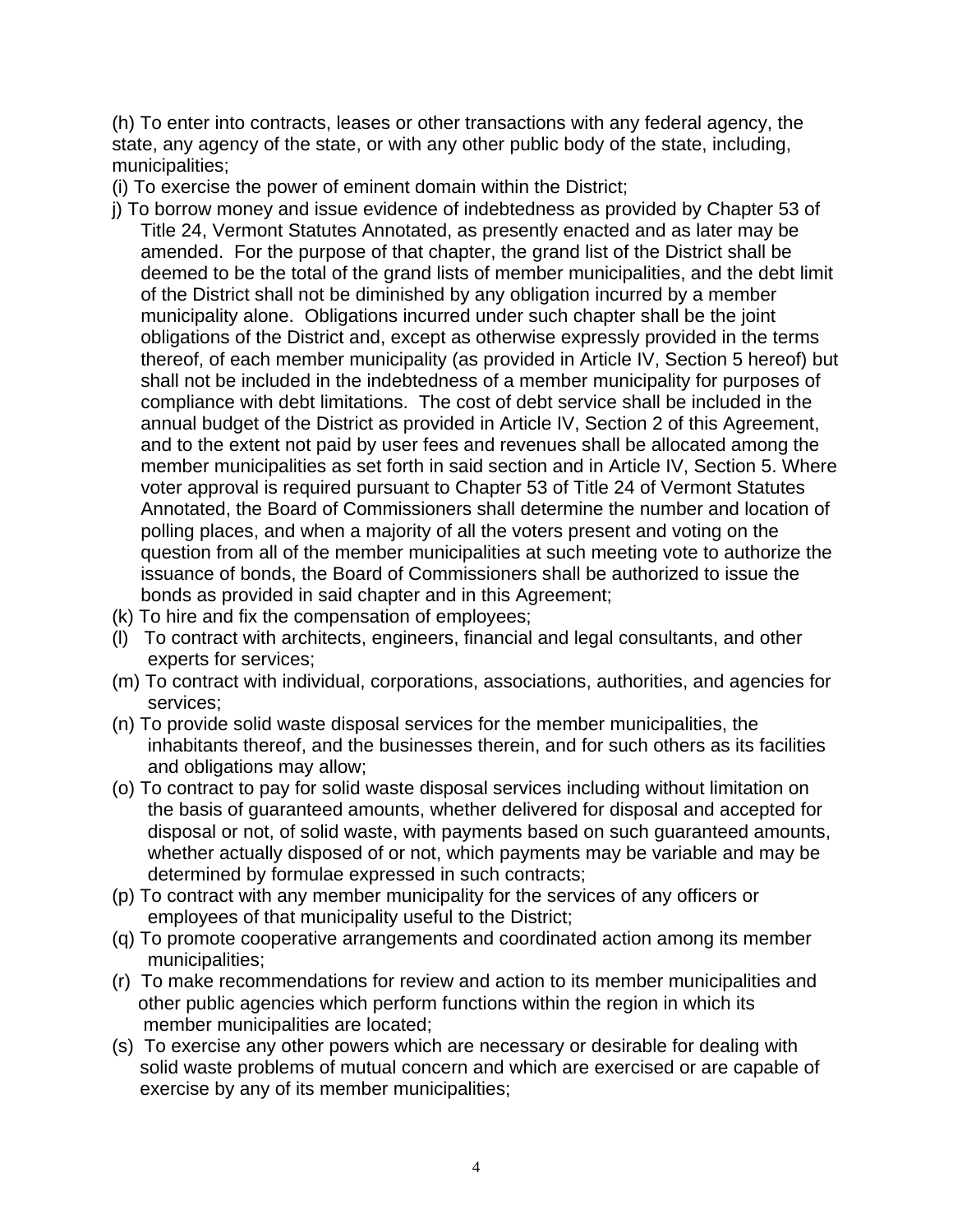- (t) To establish a budget and assess member municipalities in accordance therewith;
- (u) To appropriate and expend monies;
- (v) To establish sinking funds for the retirement of bonded or other indebtedness;
- (w) To establish debt service reserve funds, operating reserve funds, capital reserve funds for public improvements, and such other funds and accounts as the Board of Commissioners deems necessary or desirable;
- (x) To regulate by ordinance, rule, or regulation the collection, transportation, resource recovery, recycling and disposal of solid waste within the District and to require that acceptable solid wastes generated within the District and any member municipality therein shall be disposed of only in and upon facilities operated by or on behalf of the District;
- (y) To enact and enforce any and all necessary or desirable regulations for the orderly conduct of the government and for carrying out the purpose of the District;
- (z) To enter on any lands and premises for the purpose of making surveys and conducting hydrogeological and other scientific studies and to obtain an order for this purpose from a court of competent jurisdiction in the event entry is denied or resisted;
- (aa) To enter into cooperative or interlocal agreements with other municipalities or persons, within or beyond the territorial limits of the District, providing for the disposal and management of solid waste;
- (ab) To exercise the power of eminent domain within any municipality which has withdrawn from the District, provided that such property or site to be taken by eminent domain must have been considered, by official action of the Board of Commissioners, as a potential site or sites for a solid waste management facility during the twelve month period immediately preceding the date of withdrawal;
- (ac) To appoint a grand juror, a constable, and such other officers and agents for the enforcement of ordinances, rules, and regulations of the District. The District grand juror shall have the same powers, perform the same duties, and incur the same liabilities as grand jurors in towns, and shall be entitled to such salary as the Board of Commissioners may determine within limits established by the budget. The District grand juror may prosecute before applicable Vermont courts violations of the ordinances, rules, and regulations of the District;
- (ad) To enter into contracts with banks, insurance companies or other financial institutions so as to obtain a letter of credit, bond insurance, or other forms of financial guarantees or credit enhancement in connection with District bonds, notes, or other evidence of indebtedness;
- (ae) To enter into sitting agreements with municipalities within which a District facility is to be located, which agreements may specify the terms, conditions and provisions under which a District facility shall be constructed, maintained, and operated. Such agreements may further provide that, in the event it is impossible or impracticable to determine whether damage to the environment is caused by the District facility or from adjacent property, the District may indemnify and hold harmless the municipality from any such damage, costs, and liabilities;
- (af) To provide host communities of District facilities with incentive payments, services, and benefits including, but not limited to (i) monetary payments to protect the health, safety, comfort, convenience, and social and economic security of the host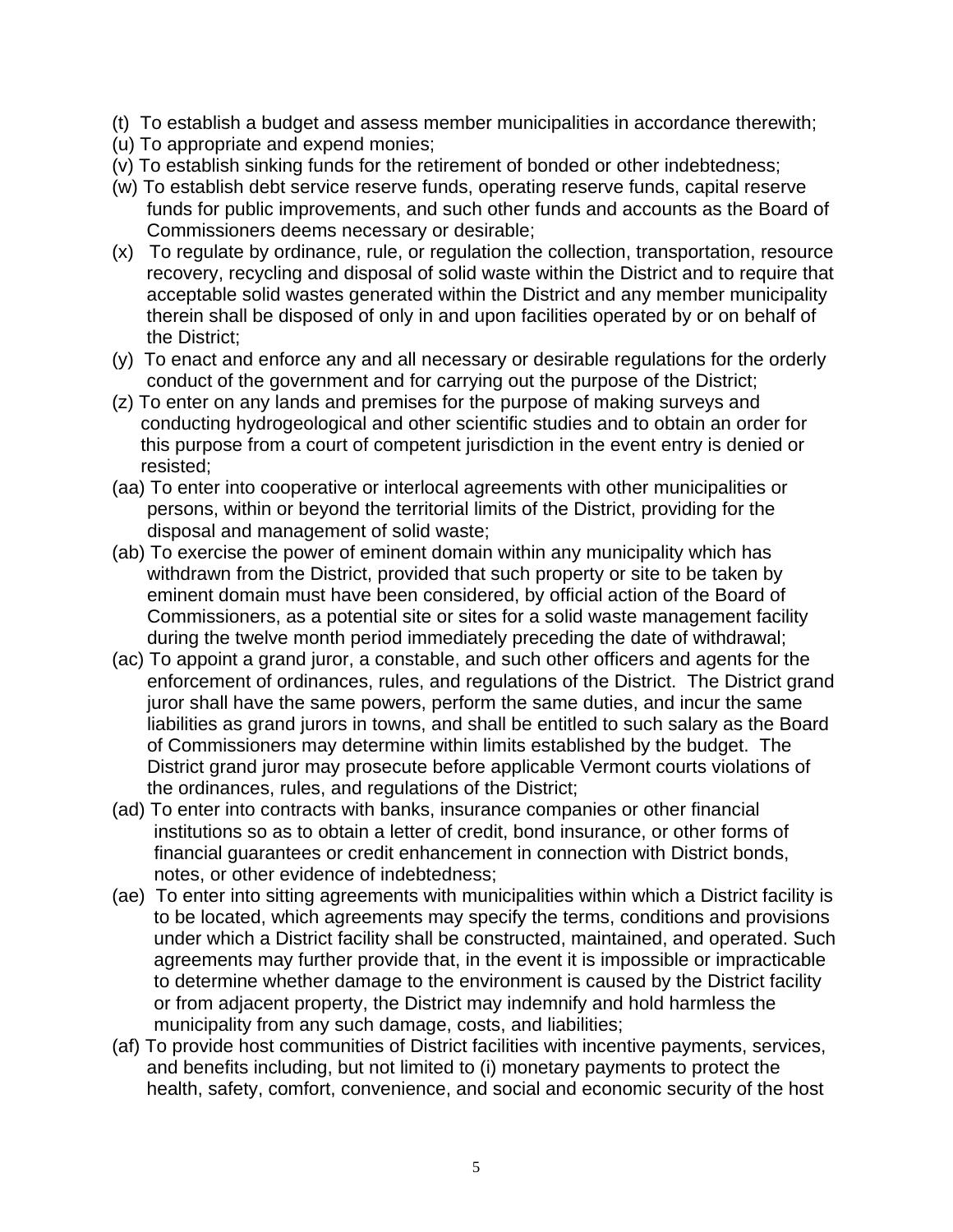community and its inhabitants, (ii) monetary payments and other provisions to assure the protection of the environment and natural resources of the host community, and (iii) reimbursement of costs incurred by the host community in negotiating siting agreements including but not limited to costs of mediation or arbitration;

(ag) To exercise all powers necessary, appurtenant, convenient or incidental to the carrying out of the District's purpose and to exercise all powers granted by any Act of the Legislature of the State of Vermont either generally to a class of solid waste districts including the District or specifically to the District. Such powers may be exercised by the District without further amendment of this charter unless specifically required by such Act of the Legislature of the State of Vermont granting such powers.

#### **ARTICLE II BOARD OF COMMISSIONERS**

# **SECTION I. AUTHORITY**

The legislative power and authority of the District and the administration and the general supervision of all fiscal, prudential, and governmental affairs thereof shall be vested in a governing body known as the Board of Commissioners, except as specifically provided otherwise in this agreement.

#### **SECTION 2. APPOINTMENT**

The purposes, powers, duties and responsibilities of the District shall be exercised by a Board of Commissioners consisting of one commissioner and one alternate commissioner from each member municipality. The alternate commissioner shall represent the municipality's at all meetings of the Board of Commissioners that the regular commissioner is unable to attend and shall have all the rights and privileges of a regular commissioner. The legislative bodies of member municipalities whose beginning letter begins with A through K shall appoint their respective commissioners

and alternate commissioners in even numbered years and the legislative bodies of member municipalities whose beginning letter begins with L through Z shall appoint their respective commissioners and alternate commissioners in odd numbered years. The legislative body of each municipality by majority vote, may remove their appointed representative during the two year term for stated reasons. Any vacancy on the Board of Commissioners shall be filled by the legislative body of the respective member municipality; provided, however, that in the event vacancies exist for both the commissioner and the alternate commissioner for a particular municipality, the number of votes attributable to such municipality shall not be counted for purposes of determining the number of votes eligible to be cast by the Board of Commissioners during the period of such vacancy.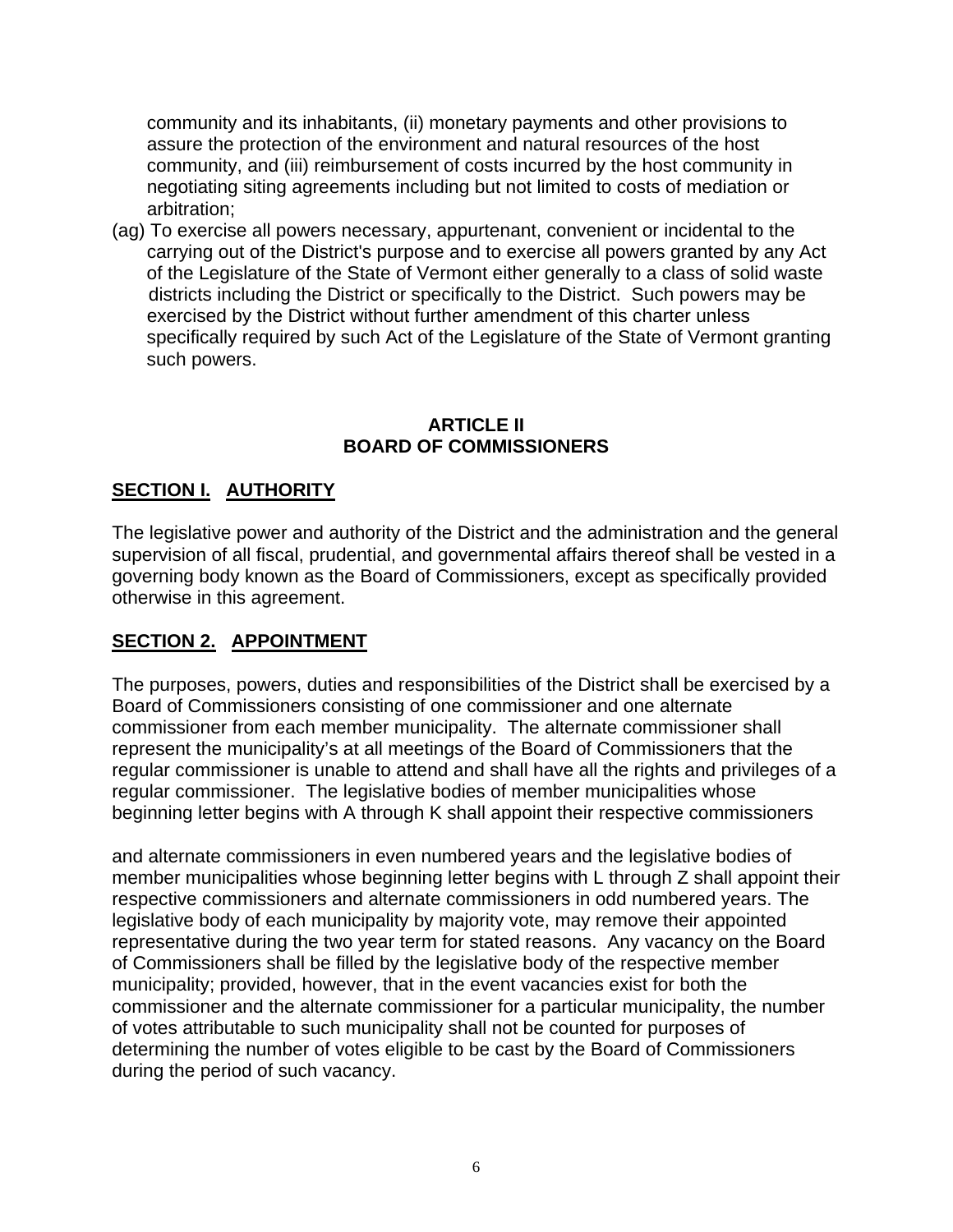#### **SECTION 3**. **ORGANIZATIONAL MEETING**

Annually, on or before the fourth Wednesday in June, commencing in 1989, the Board of Commissioners shall hold its organizational meeting.At such meeting, the Board of Commissioners shall elect from among its membership a Chair and a Vice Chair, each of whom shall hold office for one year and until his or her successor is duly elected and qualified. The Chair and Vice Chair are eligible to be elected to successive terms without limit.

#### **SECTION 4. REGULAR MEETING**

A schedule of regular meetings of the Board of Commissioners shall be established at the organizational meeting.

#### **SECTION 5. SPECIAL MEETINGS**

Special Meetings of the Board of Commissioners may be called at any time by the Chair or shall be called by the Secretary upon written request of a majority of the members of the Board of Commissioners. Except in case of emergency, each member of the Board of Commissioners shall be given at least 24 hours notice of any special meeting of the Board of Commissioners by notice in person, by telephone, or by written notice delivered personally, mailed, or left at such member's usual place of residence.

#### **SECTION 6. QUORUM**

For the purpose of transacting business, the presence of commissioners or, in the absence of a commissioner, his or her alternate commissioner, representing more than 50 percent of the votes then eligible to be cast, shall constitute a quorum.

#### **SECTION 7. RULES OF PROCEDURE**

Except as otherwise provided in this agreement, or by action of the Board of Commissioners, Robert's Rules of Order shall govern at all meetings.

#### **SECTION 8. COMPENSATION MEMBERS OF BOARD OF COMMISSIONERS**

The District shall pay to the Board of Commissioners such reimbursement of expenses as it shall determine reasonable and for which authorization is provided in an approved budget.

# **SECTION 9. VOTING**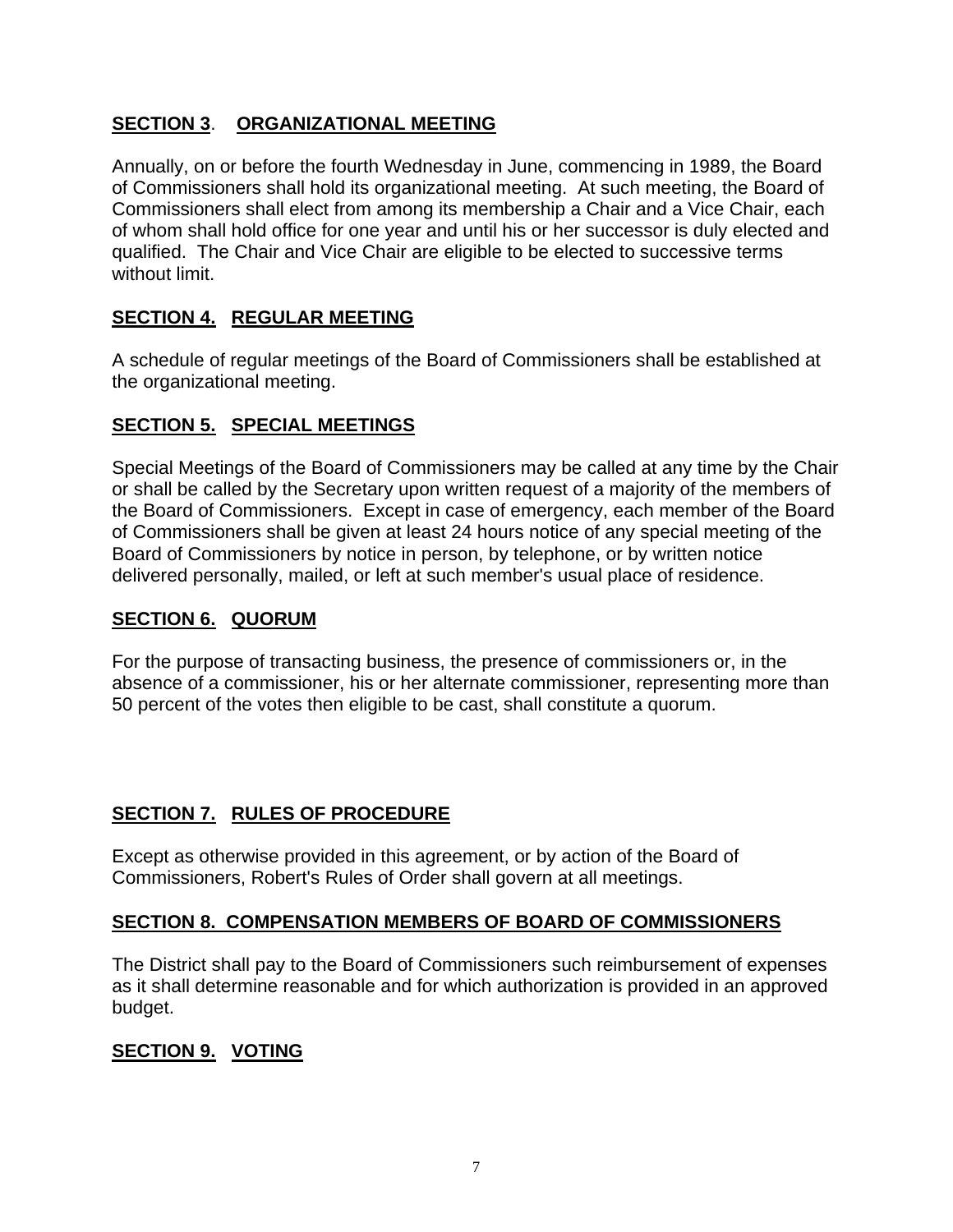Each member of the Board of Commissioners shall be entitled to cast one vote for every 5,000 population, or portion thereof, in the municipality which he or she represents. Except as otherwise provided herein, a majority of the votes cast shall be required to approve any action. A member of the Board may not split the vote(s) allocated to his or her municipality. The determination of population shall be based on the latest population estimates available from the Vermont Department of Health, or other source agreed on by the Board of Commissioners.

#### **SECTION I0. TERMS OF OFFICE**

Each commissioner and alternate commissioner shall serve for a term of two years ending May 31 and until his or her successor is duly appointed.

#### **SECTION 11. ADMINISTRATIVE PERSONNEL**

The Board of Commissioners may appoint a manager and such other personnel as it deems necessary for the conduct of the business of the District and the Board of Commissioners shall have the power to prescribe their duties, fix their compensation within limits established by the budget and delegate to them such responsibilities as it deems appropriate. The manager shall make and sign all contracts on behalf of the District, upon approval by the Board of Commissioners.

# **ARTICLE III**

#### **OFFICERS**

# **SECTION 1. ELECTION**

The Board of Commissioners annually shall elect from among its members a chair, vice chair, treasurer and secretary, and such other officers as it deems appropriate for the conduct of its business. Upon majority vote of the Board the treasurer or secretary may be non-Board members.

#### **SECTION 2. BOND**

Prior to assuming their offices, all officers shall post fidelity bond in such amounts as shall be determined by a resolution of the Board of Commissioners. The cost of such bonds shall be borne by the District.

#### **SECTION 3. CHAIR**

The chair shall preside at all meetings of the Board of Commissioners. The chair shall also perform all of the duties incident to the position and office.

# **SECTION 4. VICE CHAIR**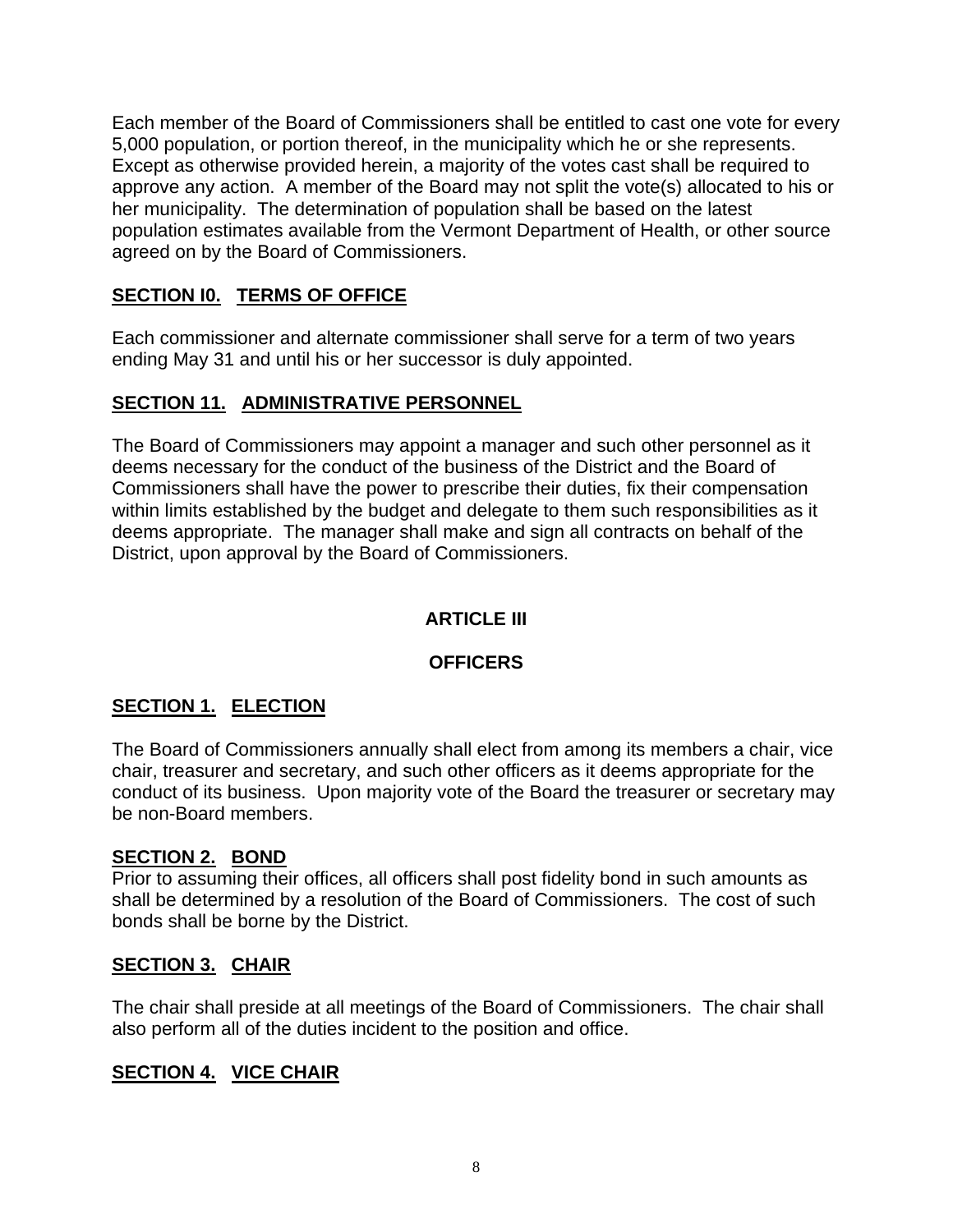During the absence of or inability of the chair to perform his or her duties, the vice chair shall perform such duties.

# **SECTION 5. VACANCY**

During the absence or inability of the vice chair to render or perform his or her duties or exercise his or her powers, the Board of Commissioners shall elect from among its membership an acting vice chair who shall have the powers and be subject to all the responsibilities hereby given or imposed upon the vice chair.

# **SECTION 6. SECRETARY**

The secretary shall have the custody of the public records of the District and shall record all votes and proceedings of the District including meetings of the District and meetings of the Board of Commissioners. The secretary shall also prepare and warn all meetings of the District and Board of Commissioners in accordance with Vermont law and shall cause the annual report approved by the Board of Commissioners to be distributed to the legislative bodies of the member municipalities. The secretary shall also perform all the duties and functions incident to the office of a secretary or clerk of a municipal corporation.

# **SECTION 7. TREASURER**

The treasurer shall have the custody of the funds of the District and shall be the disbursing officer of the District. When authorized by the Board of Commissioners, the treasurer shall sign, make or endorse in the name of the District all checks and orders for the payment of monies and pay out and disburse the same. The treasurer shall perform all of the duties and functions incident to the office of treasurer of a municipal corporation.

# **SECTION 8. RECORDS**

The conduct of all meetings and public access thereto, and the maintaining of all records, books and accounts of the District shall be governed by the laws of this State relating to open meetings and accessibility of public records.

# **SECTION 9. AUDIT**

The Board of Commissioners shall cause an audit of all District accounts to be performed annually by an independent professional accounting firm or a certified public accountant.

# **SECTION 10. EXECUTIVE BOARD**

The Board of Commissioners shall have the authority to establish an Executive Board and grant such powers to it as it may deem necessary. The Executive Board shall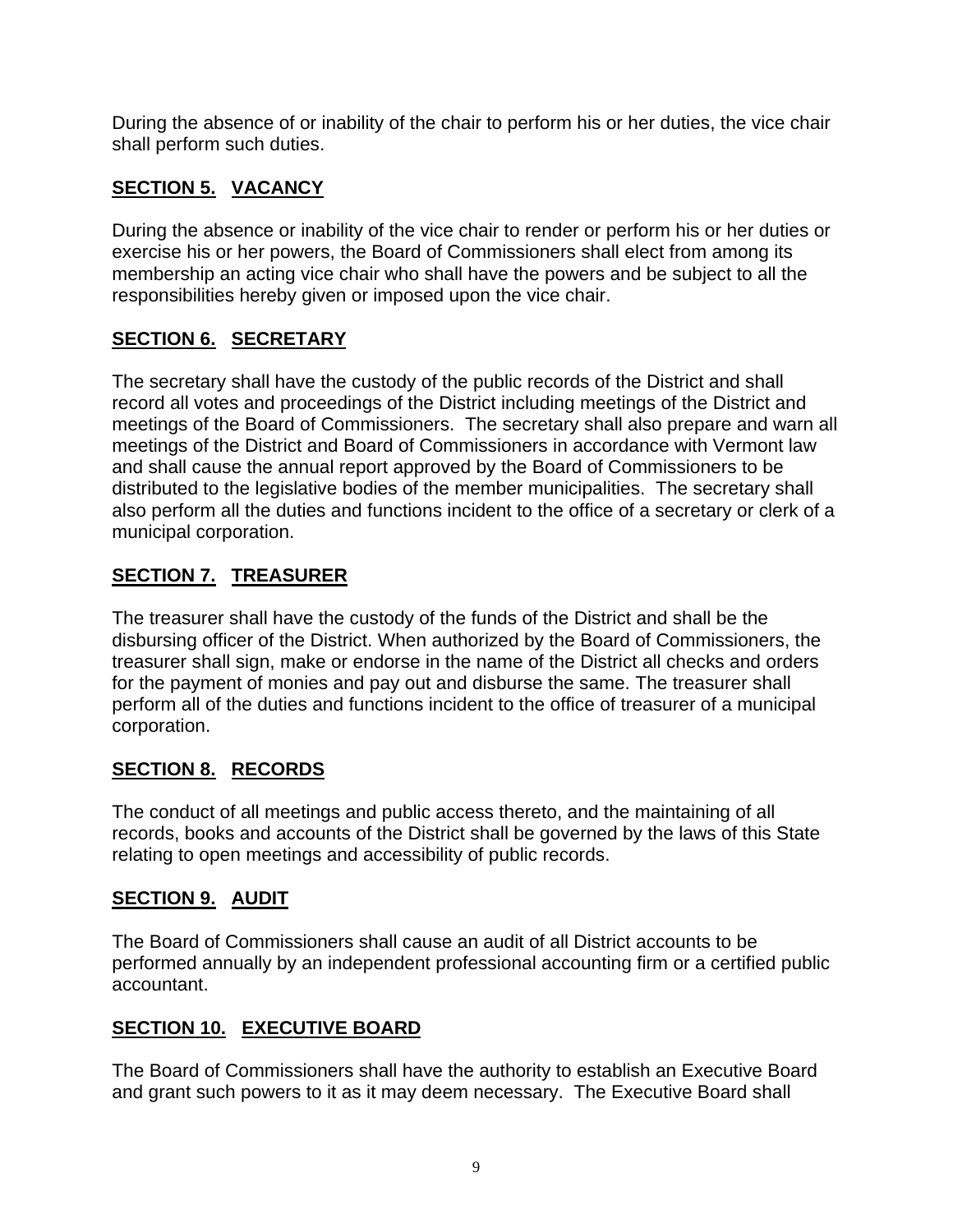consist of the Chair of the Board of Commissioners and four members of the Board of Commissioners elected by the Board of Commissioners.

# **SECTION 11. COMMITTEES**

The Board of Commissioners shall have the authority to establish any and all committees as it may deem necessary.

# **SECTION 12. COMPENSATION OF OFFICERS**

Officers of the District shall be paid such compensation and reimbursement of expenses as shall be determined by the Board of Commissioners and for which authorization is provided in an approved budget.

# **SECTION 13. RECALL OF OFFICERS**

An officer may be removed by a two-thirds vote of the Board of Commissioners whenever, in their judgment, the best interest of the District will be served.

# **ARTICLE IV**

# **ANNUAL BUSINESS AND ASSESSMENTS**

# **SECTION 1. FISCAL YEAR**

The fiscal year of the District shall begin the first day of July and end on the last day of June of each calendar year. The fiscal year shall constitute the budget and accounting year for the District. The accounting policies of the District shall conform to generally accepted accounting principles.

# **SECTION 2. PREPARATION OF BUDGET**

On or before December first in each year, the Board of Commissioners shall prepare a budget for the District for the next fiscal year, which shall include an estimate of the revenue of the District from fees and other sources, except membership assessments, and the planning and solid waste management expenses for the next fiscal year, including without limitation, debt service, payments due on long-term contracts, payments due to any sinking funds for the retirement of indebtedness, payments due to any capital reserve funds, debt service reserve funds, operating reserve funds and payments due to any other funds established by the District. The budget shall be in such form as deemed desirable by the Board of Commissioners, and shall be so arranged as to show budgeted income and expenditures of the current fiscal year and budgeted and actual income and expenditures of the preceding fiscal year.

# **SECTION 3. BUDGET HEARING**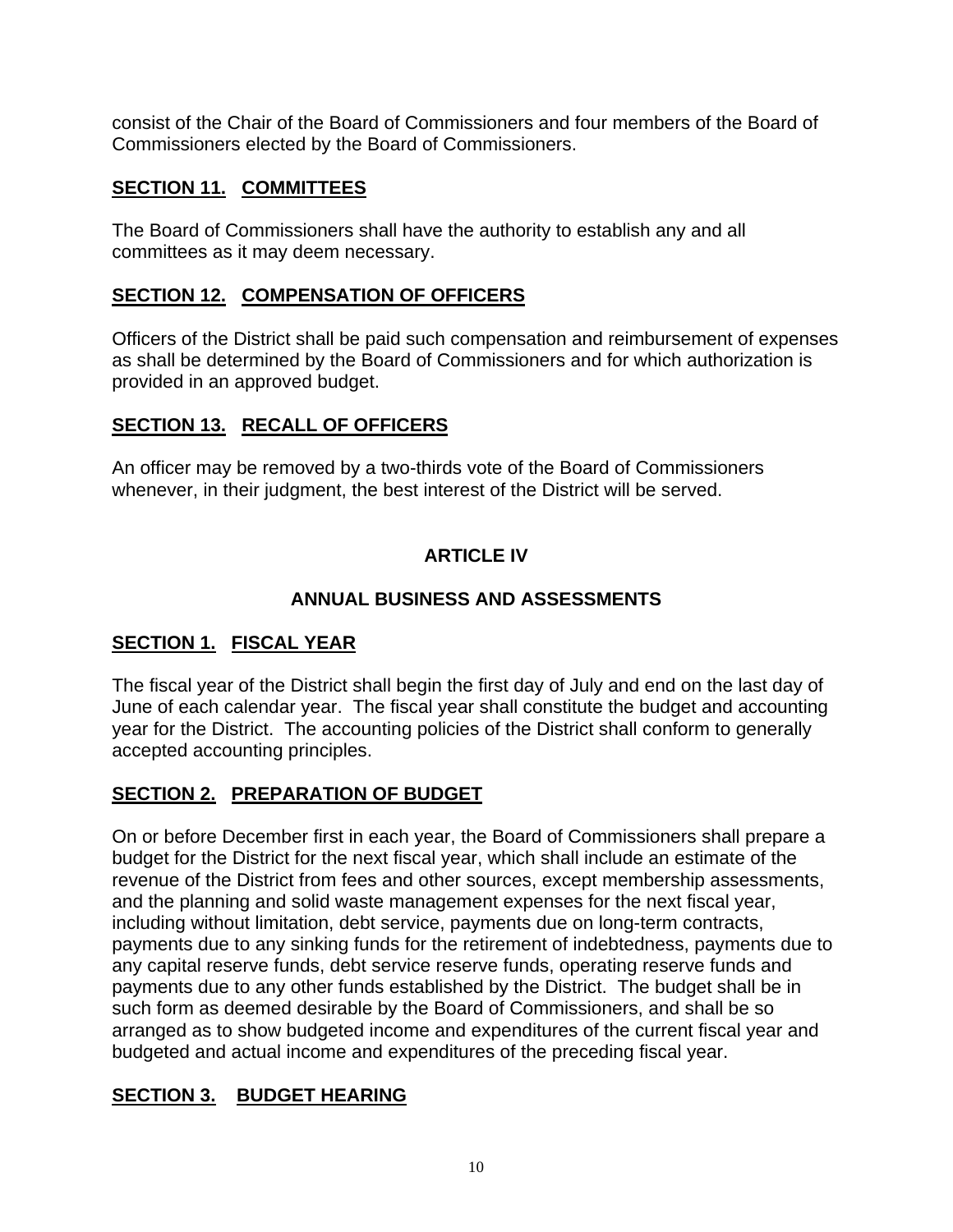The Board of Commissioners shall call a hearing of the residents of the member municipalities on or before January 31 in each year for the purpose of presenting the proposed budget and inviting discussion thereon. The hearing shall be held within the boundaries of one of the member municipalities of the District and shall be warned by a notice published in a newspaper of general circulation in each member municipality at least fifteen (15) days prior to the hearing. The notice shall contain a copy of the proposed budget, and the legislative body of each member municipality shall be sent a copy of the notice, with attached proposed budget, at least fifteen (15) days prior to such hearing.

#### **SECTION 4. ADOPTION**

(a) Following the public hearing provided for in the preceding section, the Board of Commissioners shall review the proposed budget in light of comments received at the hearing, and shall thereupon approve the budget for adoption pursuant to subsection (b), with or without changes.

(b) Within 45 days of the approval of the budget by the Board of Commissioners, the legislative body of each member municipality shall act to approve or disapprove the budget.

The budget shall be approved if approved by the legislative bodies of a majority of the member municipalities. (For such purposes, each municipality shall be entitled to one vote.) A legislative body that disapproves the budget must file with the Board of Commissioners a written statement of objections to the budget identifying those specific items to be changed, and failure to file such statement of objections within the forty-five (45) day period shall constitute approval by such municipality. A legislative body that fails to act to approve or disapprove the budget within the forty-five (45) day period shall likewise be deemed to have approved the budget.

Unless a petition is filed in accordance with subsection (d) of this Section, the budget shall become effective forty-five (45) days after the date of its adoption, or at such time following the expiration of forty-five (45) days from the date of its adoption as is determined by the Board. If a petition is filed in accordance with subsection (d) of this Section, the taking effect of the budget shall be governed by subsection (f) of this Section.

(c) A budget adopted by the Board may be disapproved by a vote of a majority of the qualified voters of the District voting on the question at a special meeting duly warned for the purpose, pursuant to a petition signed and submitted in accordance with subsection (d) of this section.

(d) A petition for a vote on the question of disapproving a budget shall signed by not less than five percent of the qualified voters of the District, and presented to the District Secretary within thirty days following the date of adoption of the budget.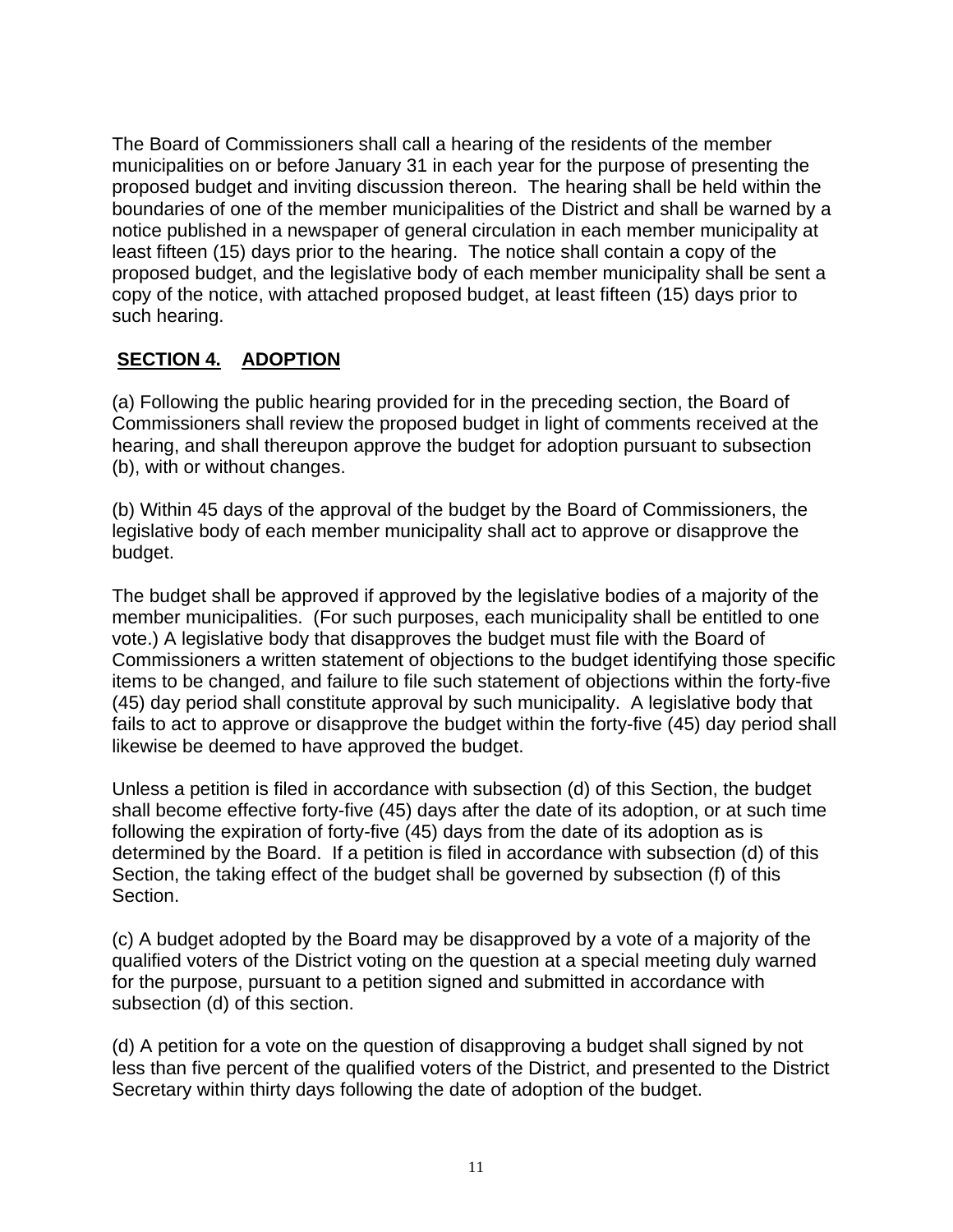(e) When a petition is submitted in accordance with subsection (d) of this Section, the Board shall call a special meeting within sixty days from the date of receipt of the petition to determine whether the voters will disapprove the budget.

(f) If a petition for a special meeting is duly submitted in accordance with this Section, to determine whether a budget shall be disapproved by the voters of the district, the budget shall take effect on the conclusion of the meeting, or at such later date as is specified in the budget, unless a majority of the qualified voters voting on the question at the meeting vote to disapprove the budget in which event it shall not take effect.

(g) The ballots cast in each member municipality shall be counted by the election officials of each member municipality preserved and secured with the checklist, and thereafter the result shall be certified to the District Secretary within 48 hours. The provisions of Title 17, Vermont Statutes Annotated, shall apply to any District meeting called pursuant to this Section.

(h) If the annual budget for any fiscal year is not approved as of the beginning of such fiscal year, the District shall continue to operate on the budget for the immediately preceding fiscal year until a new budget is approved.

(i) Notwithstanding any disapproval of the budget, the District shall be obligated to pay the principal of and interest on bonds, notes, and other evidence of indebtedness of the District and to satisfy any other obligations relating thereto and to pay obligations under any long-term contracts. To the extent provided by the terms of such bonds, notes, or other evidence of indebtedness, or long-term contracts, each member municipality shall be obligated to pay its share of such indebtedness and obligations under long-term contracts. Unless otherwise provided in the vote authorizing the same, a municipality's share of indebtedness shall be determined by the Board of Commissioners and shall be in an amount proportionate to the actual or estimated tonnage or volume of solid waste generated by that municipality as determined by the Board of Commissioners pursuant to Article IV, Section 5, of this Agreement.

#### **SECTION 5. APPROPRIATIONS AND REVENUES**

Should anticipated user fees and revenues from District services and facilities not be sufficient to pay for any obligations or liabilities of the District, the Board of Commissioners shall, following adoption of the budget, apportion the sums for solid waste management, and District obligations and liabilities required to be contributed by each member municipality on the basis of the actual or estimated annual tonnage or volume of solid waste generated by each member municipality as determined by the Board of Commissioners.

Each member municipality shall be assessed a percentage of the sum of the District obligations and liabilities equal to the ratio which the solid waste generated by the member municipality bears to the total solid waste generated within the District. The Board of Commissioners may from time to time annually determine the percentage of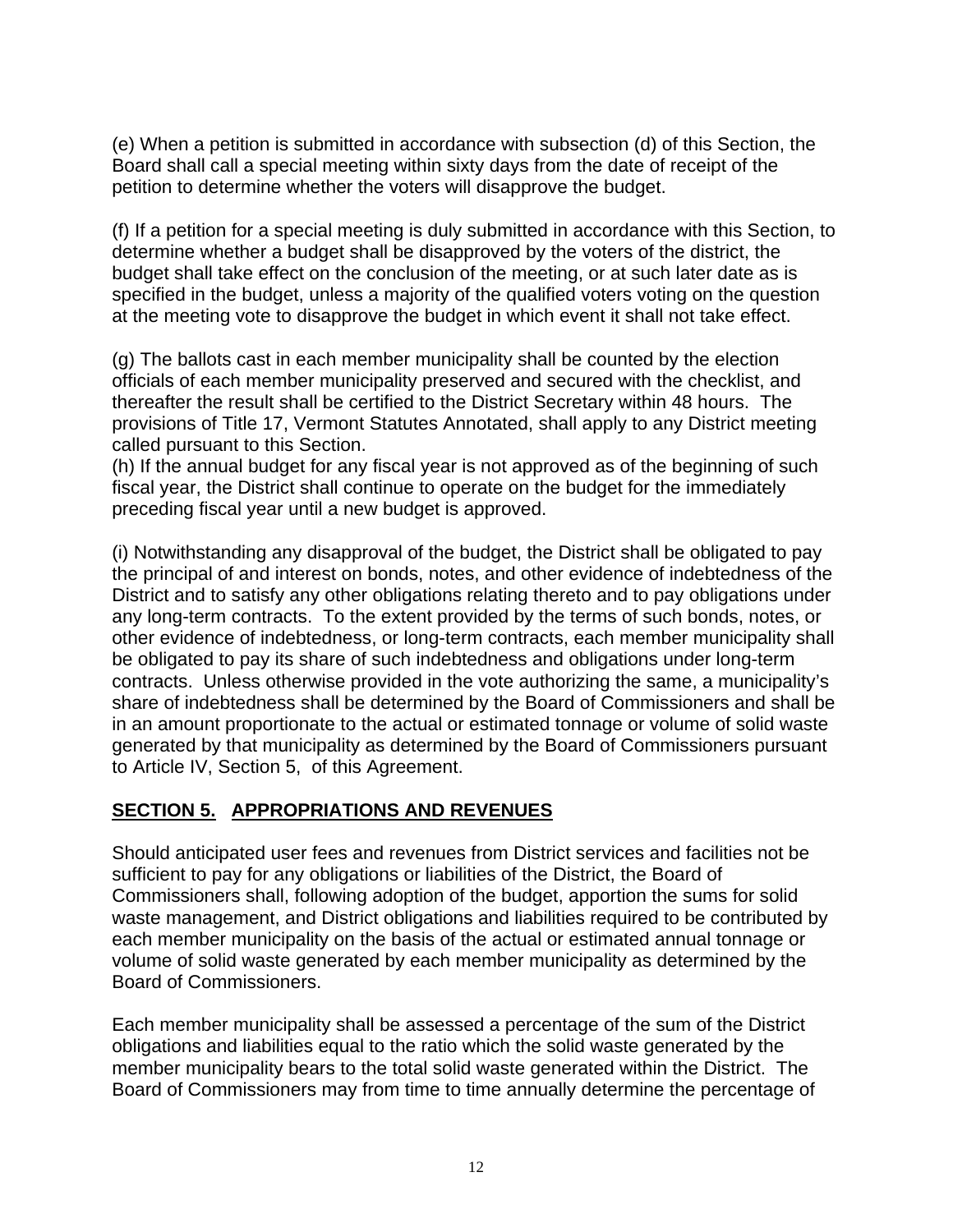solid waste generation attributed to each member municipality which determination shall be based on waste generation information for the most recent twelve month period for which information is available. For the purposes of this Section, the weight or volume of solid waste generated shall be deemed to include all discarded materials separated or collected for recycling.

The provisions of this Section shall not apply to any bonds, notes, or other evidence of indebtedness or long-term contracts which, according to their respective express terms, are payable solely and exclusively from user fees and revenues of the District.

A uniform unit of cost per ton or other volume of solid waste shall be established by the Board each year. Separate and nonuniform rates and costs per ton or volume of solid waste may be established by the Board of Commissioners for solid waste management or disposal services for nonmember municipalities and their residents. Planning costs shall be apportioned among the member municipalities on the basis of the estimated or actual annual tonnage or volume of solid waste generated by each member municipality. Should it be possible to generate a surplus from user fees and revenues the Board of Commissioners may reimburse member municipalities on an equitable basis for any assessments, or portions thereof, previously paid to the District.

#### **SECTION 6. ASSESSMENT**

The treasurer of the District shall immediately notify the treasurer of each member municipality of the amount of that municipality's assessment and the member municipality shall add such assessment to its own budget and shall assess such tax as is necessary to raise the amount of the assessment. The amount of the assessment in each member municipality shall be paid to the treasurer of the District in accordance with the schedule of payments adopted by the Board. If any member municipality shall fail to pay when due any assessment against it by the District, it shall incur the maximum penalty allowed by law plus interest at the rate set by the Board. Such penalty and interest, together with the amount due, court costs, and reasonable attorneys fees of the District may be recovered by the District in a civil action under this section, notwithstanding the availability of any other remedy available to the District. Prior to the commencement of any new fiscal year, the Board of Commissioners shall determine by resolution, the interest rate for that fiscal year, which in no case shall exceed one and one-half percent per month.

#### **SECTION 7. LIMITATIONS OF APPROPRIATIONS**

Actions or resolutions of the Board of Commissioners for the annual appropriations of any year shall not cease to be operative at the end of the fiscal year for which they were adopted, except as otherwise provided by the laws of the State of Vermont. Appropriations made by the Board of Commissioners for the various estimates of the budget shall be expended only for such estimates, but by majority vote of the Board of Commissioners the budget may be amended from time to time to transfer funds between or among such estimates, except as otherwise limited herein. Any balance left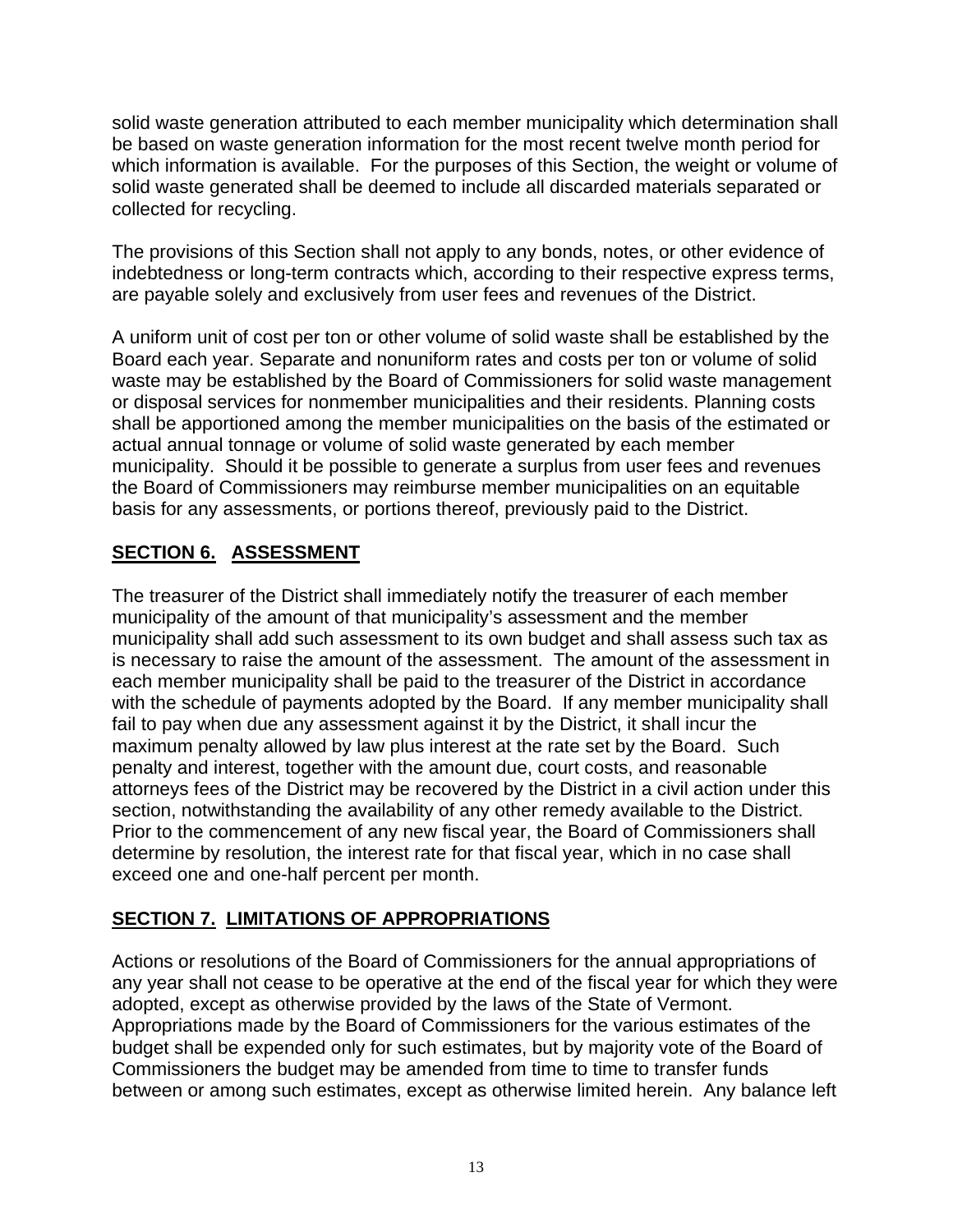or unencumbered in any such budget estimate, or the amount of any deficit at the end of the fiscal year, shall be included in and paid out of the operating budget and appropriations in the next fiscal year.

#### **SECTION 8. INDEBTEDNESS: SHORT-TERM BORROWING**

The Board of Commissioners may borrow money through the issuance of notes of the District in an amount not to exceed 25 percent of the Districts current operating budget, for the purpose of paying current expenses of the District. Such notes must mature within one year. The Board of Commissioners may also borrow money in anticipation of grants-in-aid from any source and any revenues other than assessments, in an amount not to exceed 50 percent of such grants or revenues, through the issuance of notes of the District. Such notes must mature within one year, but may be renewed as provided by general law; provided, however, that such notes may not be renewed more than once or for a term in excess of two years from the date of the original loan without the approval of a majority of the voters of the District. The Board of Commissioners may also borrow money in anticipation of assessments to each member municipality in an amount not to exceed 90 percent of the amount assessed for each year, and may issue notes of the District which must mature within one year. The Board of Commissioners may also borrow money in anticipation of bond proceeds which have been authorized as provided herein. Said notes shall be issued as provided in 24 V.S.A. Chapter 53.

#### **SECTION 9. LONG-TERM INDEBTEDNESS: LONG-TERM CONTRACTS**

(a) SUBMISSION TO VOTERS. On a petition signed by at least five percent of the voters of the District at the last general election, the proposition of incurring a bonded debt or other indebtedness to pay for public improvements or of authorizing a long-term contract shall be submitted by the Board of Commissioners to the voters thereof at a special meeting to be held for that purpose. In the alternative, when the Board of Commissioners, at a regular or special meeting of the Board of Commissioners called for such purpose, shall determine by resolution passed by a vote of the Board, that the public interest or necessity demands improvements or a long-term contract, and that the cost of the same will be too great to be paid out of the ordinary annual income and revenue, it shall order the proposition of incurring indebtedness or of authorizing a long-term contract to be submitted to the qualified voters of the District at a meeting to be held for that purpose. A "long-term contract" means a contract in which the District incurs obligations for which the costs are too great to be paid out of the ordinary annual income and revenues of the District, in the judgment of the Board. The term "long-term contracts" shall not include any contract that is subject to annual renewal or extension at the election of the District, or any contract pursuant to which payment by the District shall be subject to annual appropriations in accordance with the annual budget, or any contract for services or the purchase or lease of equipment, materials or supplies needed in the ordinary course of business of the District. The term "public improvements" shall include improvements which may be used for the benefit of the public, whether or not publicly owned or operated. Bonded debt or other indebtedness may be authorized for any purpose permitted by chapter 53 of Title 24, chapter 119 of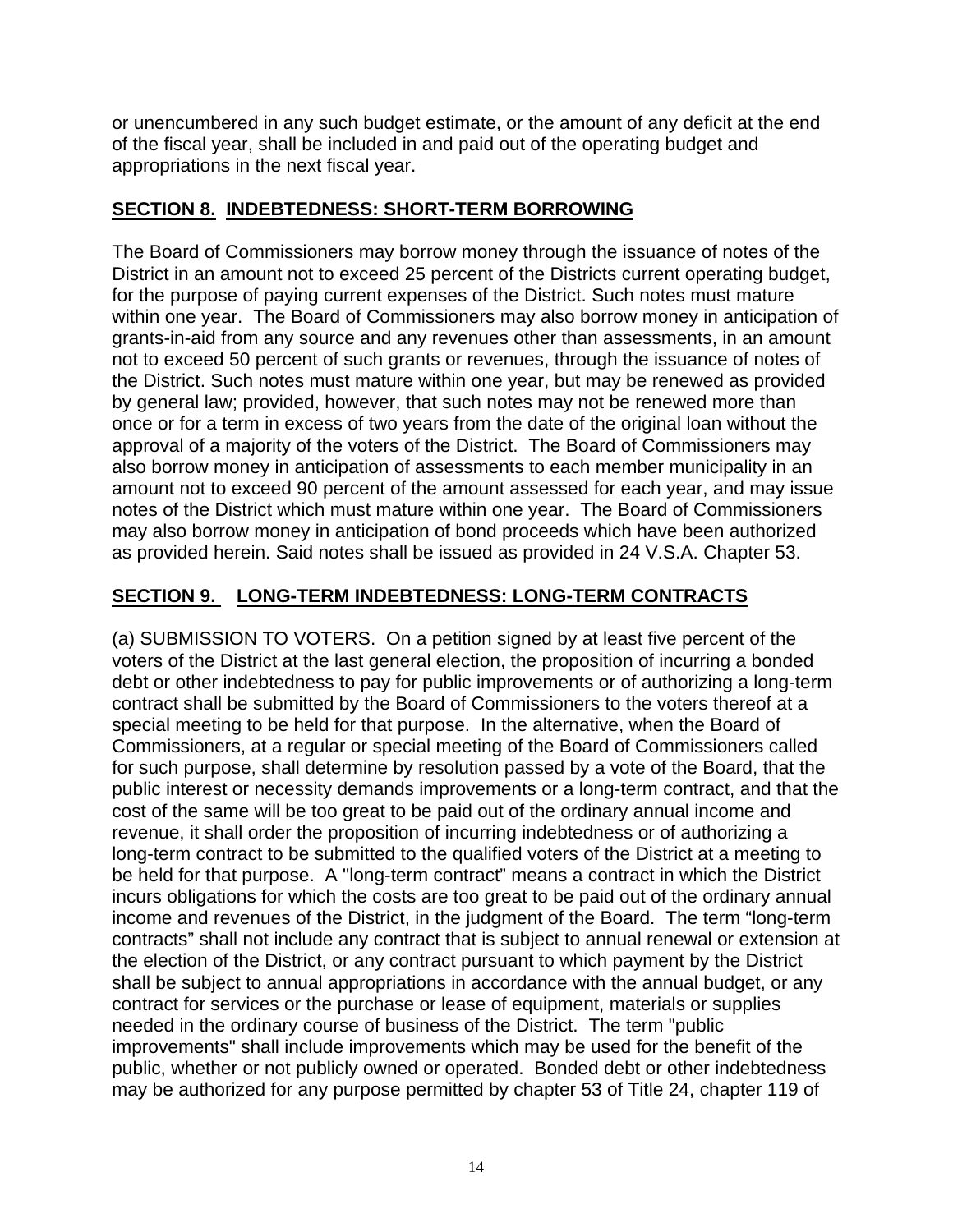Title 24, and chapter 12 of Title 10 Vermont Statutes Annotated, or any other applicable statutes for any purpose for which the District is organized. The Board of Commissioners may not submit to the voters more than twice in any twelve month period the proposition of incurring bonded or other indebtedness to pay for the same or similar public improvement or of entering the same or similar long-term contract.

Any bonds, notes or other evidence of indebtedness of the District may be sold at par, premium, or discount, at public or private sale or to the Vermont Municipal Bond Bank, as the District, acting through the Board of Commissioners, shall determine. (b) WARNINGS OF MEETING. The warning calling the special meeting of the District to incur bonded debt or other indebtedness or to authorize a long-term contract shall state the object and purpose for which the indebtedness or long-term contract is proposed to be incurred or authorized, the estimated cost of the improvements or service, the amount of bonds or other evidence of indebtedness proposed to be authorized, a summary of the terms of any contract proposed to be authorized, and means of raising or apportioning costs entailed thereby for debt service or payments under a long-term contract. The warning shall fix the place where and the date on which the meeting shall be held and the hours of opening and closing the polls. The Board of Commissioners, in cooperation with the board of civil authority of each member municipality, shall determine the number and location of polling places; provided, however, that there shall be at least one polling place in each member municipality.

(c) NOTICE OF MEETING. The Secretary of the District shall cause notice of such special meeting to be published in one or more newspapers of known circulation in the District once a week for three consecutive weeks on the same day of the week, the last publication to be not less than five nor more than ten days before such meeting. Notice of such meeting shall also be posted in at least two public places within each member municipality, and in or near the office of the clerk of the municipality, at least thirty and not more than forty days before the meeting and be filed with the clerk of each member municipality and the Secretary of the District prior to posting. The notice shall also be mailed by certified mail to the Chairperson of the Legislative body of each member municipality.

(d) AUTHORIZATION. When a majority of all the voters present and voting on the question from all the member municipalities at such special meeting vote to authorize the issuance of bonds or other evidence of indebtedness, or entry into a long-term contract, the District shall be authorized to issue bonds or other evidence of indebtedness as provided in 24 V.S.A. Chapter 53 or other applicable statutes. The ballots cast in each member municipality shall be counted by the election officials of each member municipality, preserved and secured with the checklist, and thereafter the results shall be certified to the District Secretary within 48 hours. The provisions of Title 17, Vermont Statutes Annotated shall apply to any District meeting called pursuant to this Section.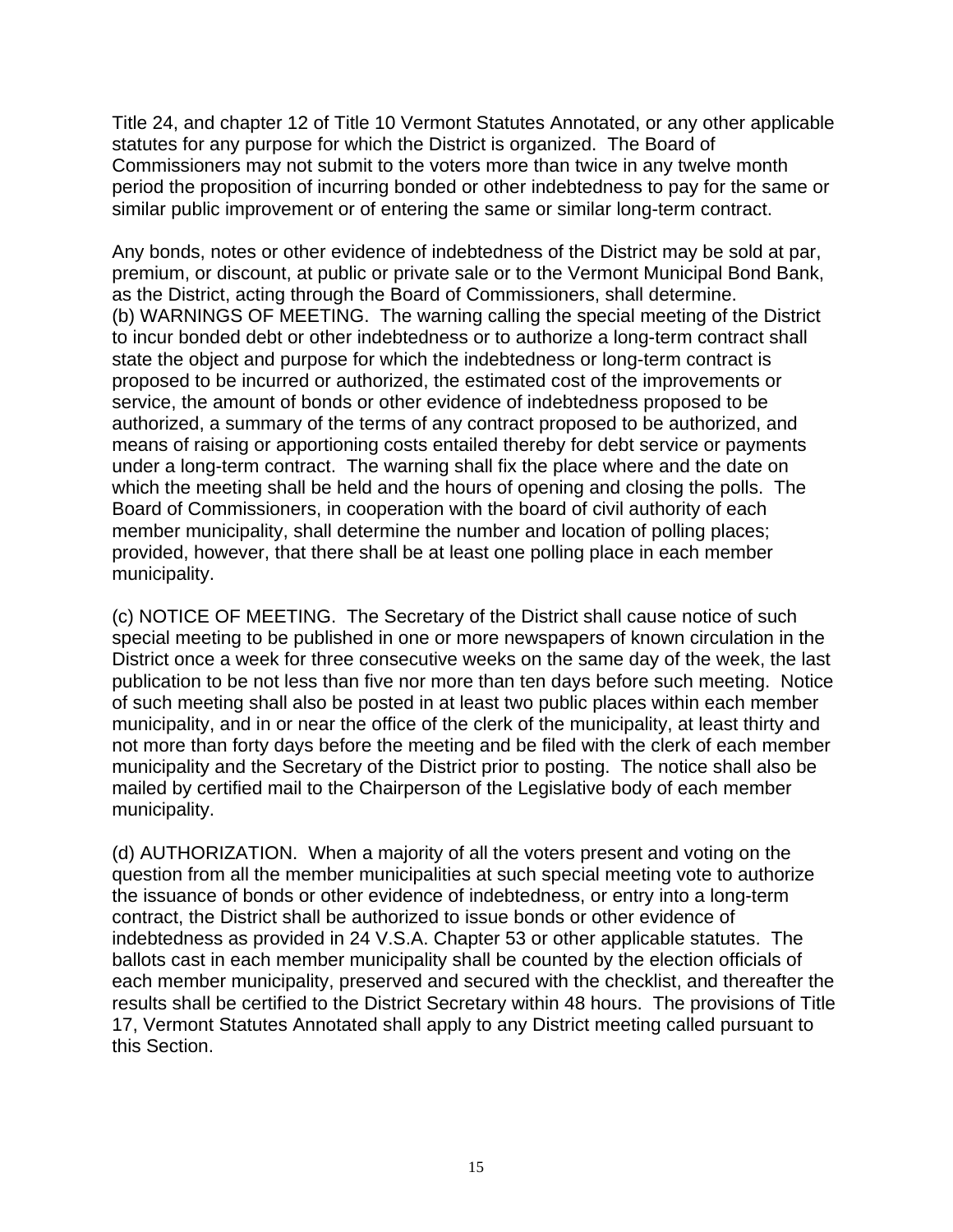The District may issue such bonds, notes, or other evidence of indebtedness from time to time in one or more series or separate series, as determined by the Board of Commissioners, provided that the aggregate principal amount does not exceed the principal amount for which voter approval was obtained. Such bonds, notes, or other evidence of indebtedness may bear such date or dates, mature at such time or times not exceeding forty years from their respective dates, bear interest at such rate or rates (including variable rates) payable semiannually, monthly, or at such other time as determined by the Board of Commissioners, be in such denominations, be in such form, either coupon or registered, carry such conversion or registration privileges, have such rank or priority, be executed in such manner, be payable in such medium of payment, at such place or places, and be subject to such terms of redemption, with or without premium, be declared or become due before the maturity date thereof, as such resolutions authorizing their issuance may provide.

(e) ASSESSMENT. The cost of debt service, or of payments under a long-term contract, shall be allocated among the member municipalities unless otherwise provided in the vote authorizing the same, except as otherwise provided in this Agreement, the applicable provisions of Chapter 53 of Title 24 Vermont Statutes Annotated, or other enabling law under which debt is incurred or long-term contracts authorized shall apply to the issuance of bonds or other evidence of indebtedness by the District and for that purpose the District shall be deemed a "municipal corporation", the Board of Commissioners shall be deemed a legislative branch, and the District Treasurer shall be deemed a "municipal treasurer" within the purview of that chapter. Bonds or other evidence or indebtedness and long-term contracts shall be signed by the Treasurer and Chairperson of the Board of Commissioners of the District.

(f) BONDS ELIGIBLE FOR INVESTMENT. Bonds and notes issued by the District shall be legal investments for all persons without limit as to the amount held, regardless of whether they are acting for their own account or in a fiduciary capacity; such bonds and notes shall likewise be legal investments for all public officials authorized to invest public funds.

(g) TAX EXEMPTION. All bonds, notes, and other evidence of indebtedness issued by the District are issued by a body corporate and public of the state and for an essential public and governmental purpose and those bonds, notes, and other evidence of indebtedness and the interest thereon and the income there from, and all fees, charges, funds, revenues, income and other moneys pledged or available to pay or secure the payment of those bonds, notes, and other evidence of indebtedness or interest thereon, are exempt from taxation except for transfer, inheritance and estate taxes.

(h) PURCHASES AND DISPOSITION OF OWN OBLIGATIONS. The District may purchase bonds, notes, and other evidence of indebtedness of the District out of any of its funds or money available therefor. The District may hold, cancel, or resell the bonds, notes, and other evidence of indebtedness subject to and in accordance with agreements with holders of its bonds, notes, and other evidence of indebtedness.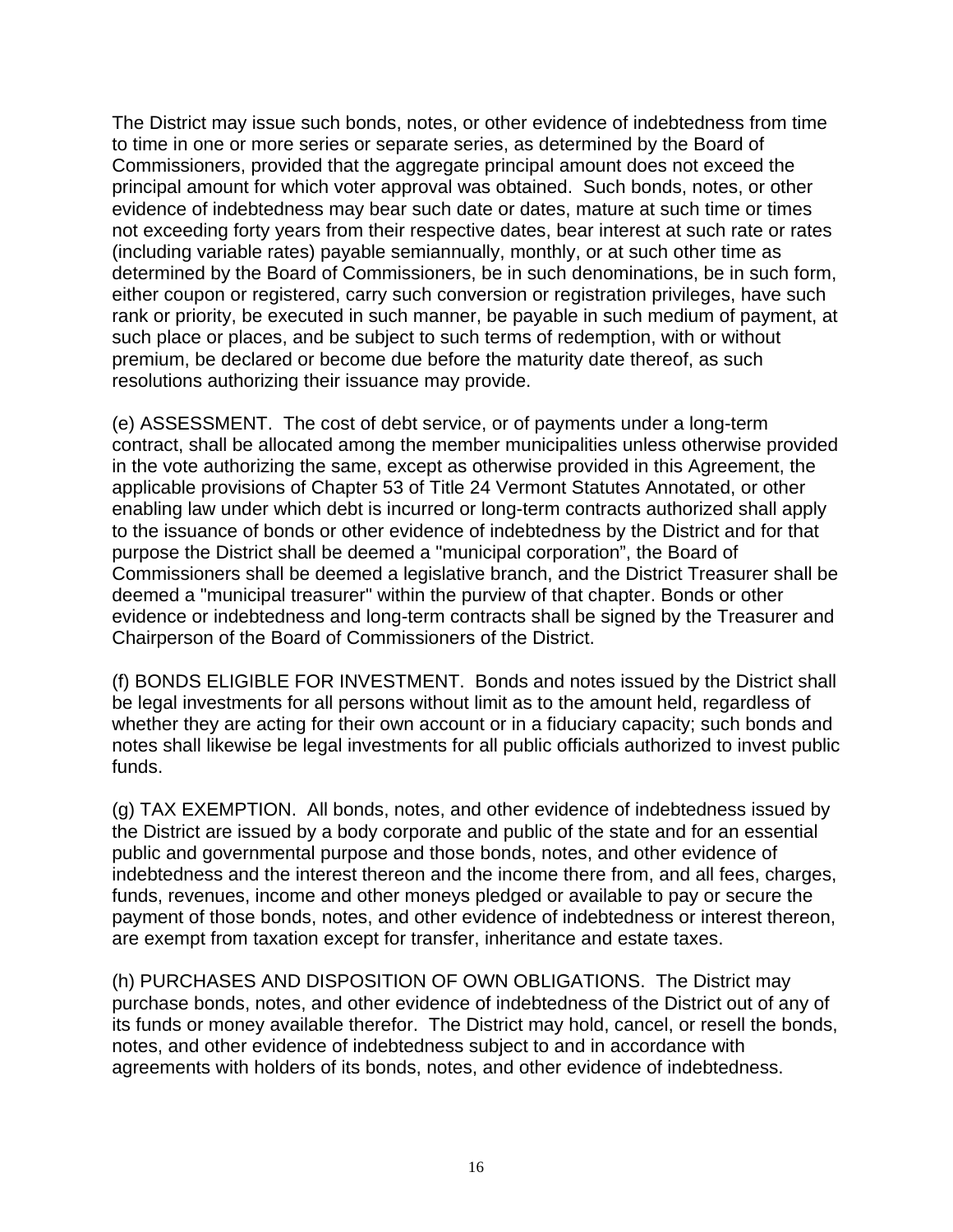(i) PRESUMPTION OF VALIDITY. After issuance, all bonds, notes, and other evidence of indebtedness of the District shall be conclusively presumed to be fully authorized and issued by all the laws of this state, and any person or governmental unit shall be stopped from questioning their authorization, sale, issuance, execution, or delivery by the District.

(j) SPECIFIC PROVISIONS. In connection with the issuance of any bonds, notes, or other evidence of indebtedness, in addition to the powers it may now have or hereafter have, the District may make such covenants and agreements and exercise such powers as contained in Title 24, Vermont Statutes Annotated, Chapter 53, whether or not the District's bonds, notes or other evidence of indebtedness are payable solely and exclusively from net revenues of a District solid waste management facility.

# **SECTION 10. SINKING FUND**

The Board of Commissioners may establish a sinking fund, however denominated, for the retirement of bond issue or other debt, or to provide security for the payment thereof. When so established, it shall be kept intact and separate from other monies at the disposal of the District, and she be accounted for as a pledged asset for the purpose of retiring or securing such obligations. The cost of payments to any sinking fund shall be included in the annual budget of the District.

# **SECTION 11. CAPITAL RESERVE FUND**

The Board of Commissioners may establish and provide for a capital reserve fund to pay for public improvements, replacement of worn-out buildings and equipment, and planned and unplanned major repairs of a management facility, in furtherance of the purpose for which the District was created. Any such capital reserve fund shall be kept in a separate account and invested as are other public funds and shall be expended for such purposes for which established. The cost of payments to any capital reserve fund shall be included in the annual budget of the District.

# **SECTION 12. MANAGEMENT FEES**

Giving due consideration to the fact that state policy, as established in 10 V.S.A. S 6601*,* provides that the generators of waste should pay disposal costs that reflect the real costs to society of waste management and disposal, the Board of Commissioners shall from time to time establish and adjust a management fee structure (tipping fee) for the purpose of generating revenues from sources other than assessments to member municipalities, particularly concerning the operation and maintenance of any District solid waste management or resource recovery facility. Once the District has a disposal facility, it will rely primarily on tipping fees for revenues, and shall work with the Members to implement those fees.

# **SECTION 13. DEFINITIONS**

As used in this Article or elsewhere in the agreement "planning costs" shall mean all expenses incurred by the District in the preparation of the solid waste management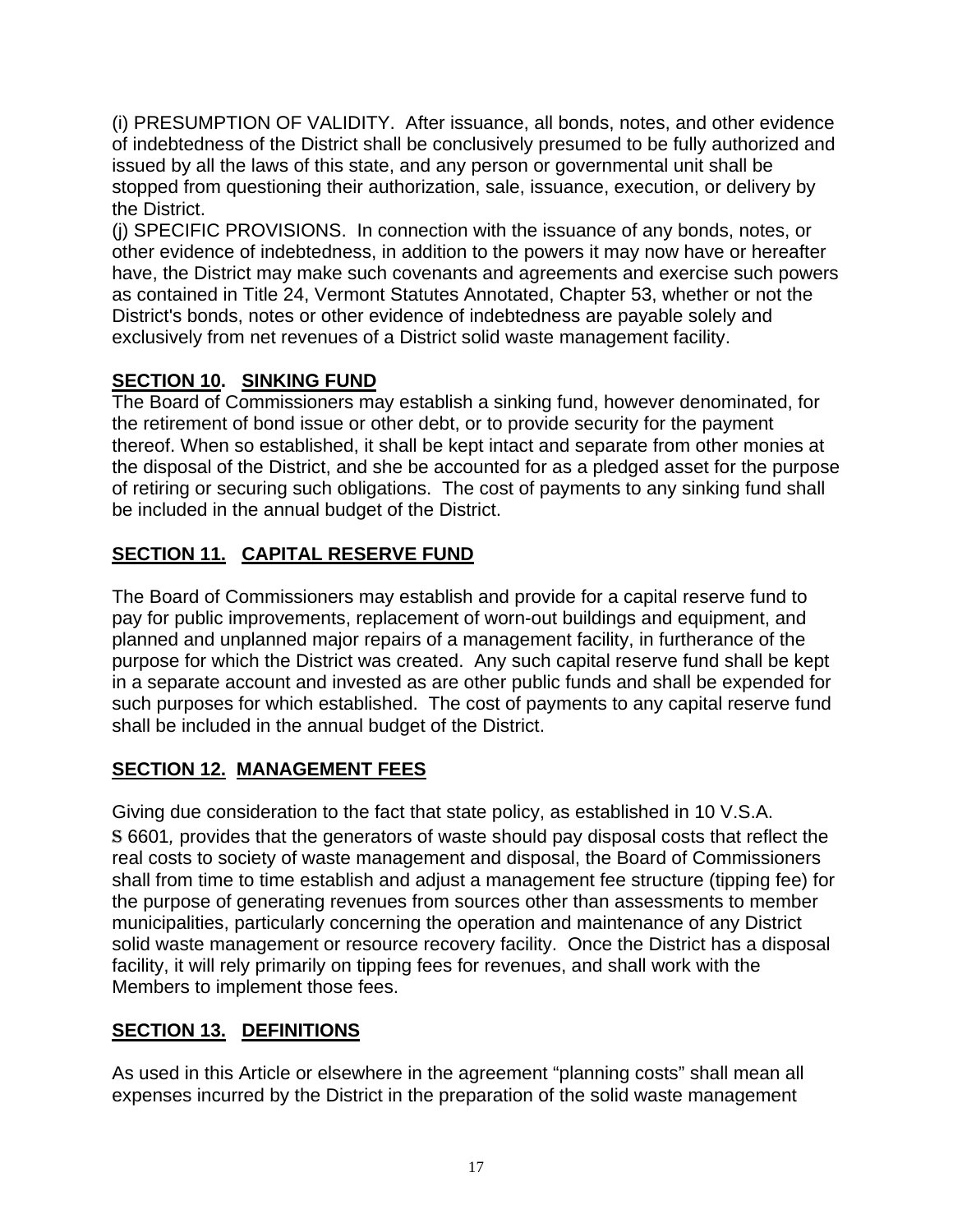master plan or revisions thereto such as the costs of investigations and studies. "Solid waste management costs" shall mean all expenses incurred by the District in implementing any policies set forth in the master plan or in furtherance of the District's purposes, including capital expenditures.

#### **ARTICLE V SPECIAL DISTRICT MEETING**

# **SECTION 1. SPECIAL MEETINGS**

The Board of Commissioners may call a special meeting of the District when it deems it necessary or prudent to do so and shall call a special meeting of the District when action by the voters of the District is necessary under this Agreement or under any applicable law. In addition, the Board of Commissioners shall call a special meeting of the District if petitioned to do so by not less than five percent of the legal voters of the District. The Board of Commissioners may rescind the call of a special meeting called by them but not a special meeting called on application of five percent of the legal voters of the District.

# **SECTION 2. PLACES OF MEETINGS**

At any special meeting of the District, voters of each member municipality shall cast their ballots at such polling places within the municipality of their residence as shall be determined by the Board of Commissioners of the District in cooperation with the board of civil authority of each member municipality.

#### **SECTION 3. PUBLIC HEARINGS**

Not less than three nor more than fourteen days prior to any special meeting called by the Board of Commissioners at least one public hearing shall be held by the Board of Commissioner at which time the issues under consideration shall be presented and comments received. Notice of such public hearing shall include the publication of a warning on a newspaper of general circulation in the District at least once a week, on the same day of the week, for three consecutive weeks, the last publication not less than five nor more than ten days before the public hearing.

#### **SECTION 4. WARNINGS REQUIRED**

The Board of Commissioners of the District shall warn a special meeting of the District by filing a notice with the town clerk of each member municipality and by posting a notice in at least two public places in each municipality in the District, and in or near the office of the clerk of each municipality, not less than thirty nor more than forty days before the meeting. In addition, the warning shall be published in a newspaper of general circulation in the District once a week on the same day of the week for three consecutive weeks before the meeting, the last publication to be not less than five nor more than ten days before the meeting.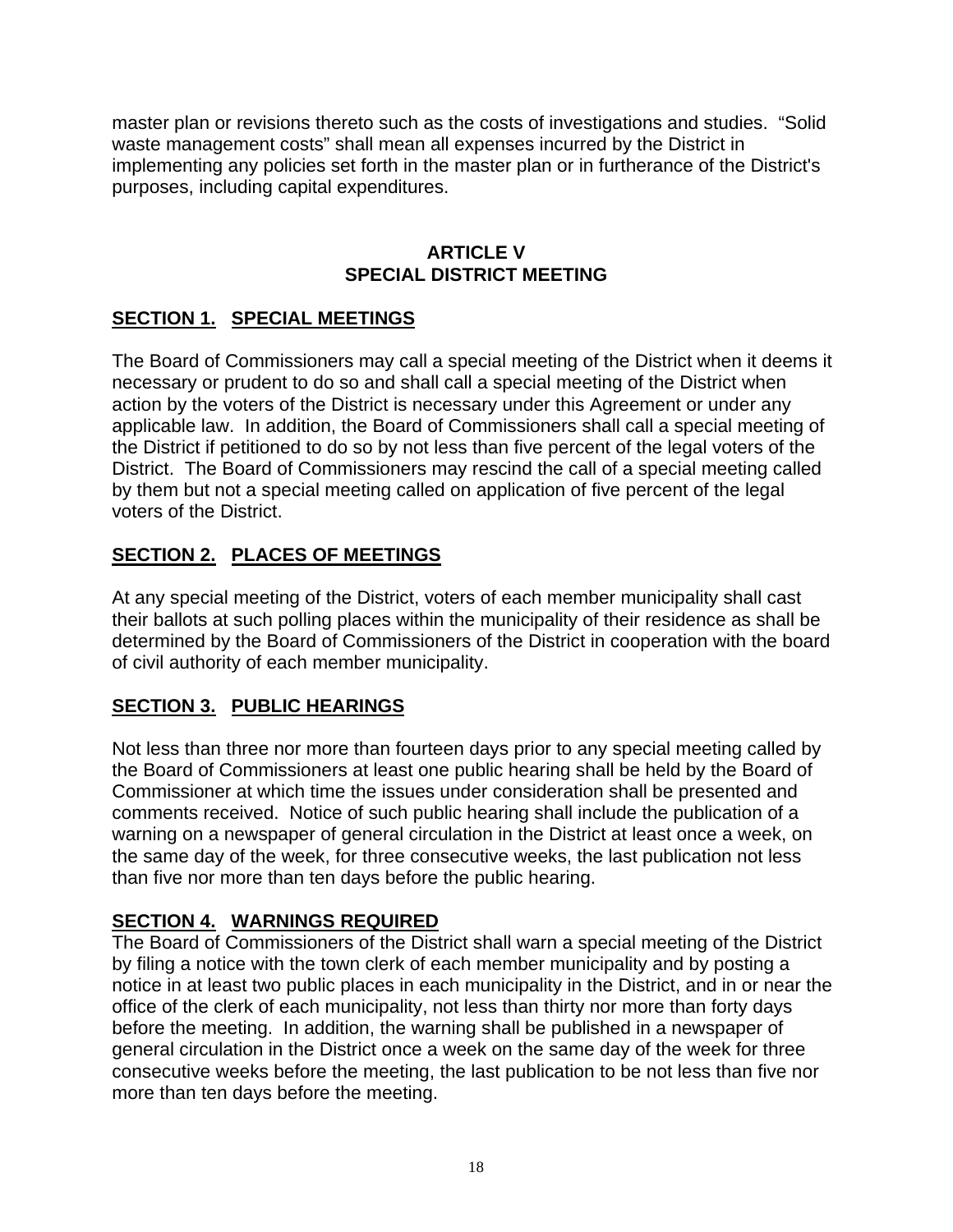# **SECTION 5. SIGNING OF WARNING**

The original warning of any special meeting of the District shall be signed by a number of the Board of Commissioners equal to a majority of the total votes entitled to be cast and shall be filed with the District Secretary before being posted.

#### **SECTION 6. WARNING CONTENTS**

The posted notification shall include the date, time, place and nature of the meeting. It shall, by separate articles, specifically indicate the business to be transacted and the questions to be voted upon. The warning also shall contain any article requested by petition signed by not less than five percent of the voters of the District and filed with the District Secretary not less than forty days before the date of any District meeting.

#### **SECTION 7. AUSTRALIAN BALLOT**

The Australian Ballot system shall be used at all special meetings of the District when voting is to take place.

#### **SECTION 8. QUALIFICATIONS AND REGISTRATION OF VOTERS**

All legal voters of the member municipalities shall be legal voters of the District. The member municipalities shall post and revise checklists in the same manner as for municipal meetings prior to any District meeting at which there will be voting.

# **SECTION 9. CONDUCT OF MEETING**

At all special meetings of the District, the provisions of 17 V.S.A. Chapter 51 regarding election officials (Subchapter 1), voting machines (Subchapter 3), polling places (Subchapter 4), absent voters (Subchapter 6), process of voting (Subchapter 7), count and return of votes (Subchapter 8), recounts and contest of elections (Subchapter 9), and jurisdiction of courts (Subchapter 10), shall apply except where clearly inapplicable. The District Secretary shall perform the functions assigned to the Secretary of State under that chapter. The Chittenden Superior Court shall have jurisdiction over petitions for recounts. Election expenses shall be borne by the District.

#### **SECTION 10. RECONSIDERATION RESCISSION OF VOTE**

(a) A question considered or voted on at any special meeting of the District shall not be submitted to the voters for reconsideration or rescission, except at a subsequent special meeting duly warned for that purpose, and called by the Board of Commissioners on its own motion or pursuant to a petition requesting such reconsideration or rescission signed and submitted in accordance with subsection (b) of this section.

(b) Where a petition signed by not less than five percent of the qualified voters of the District requesting reconsideration or rescission of a question considered or voted on at a previous special meeting is submitted to the Board of Commissioners of the District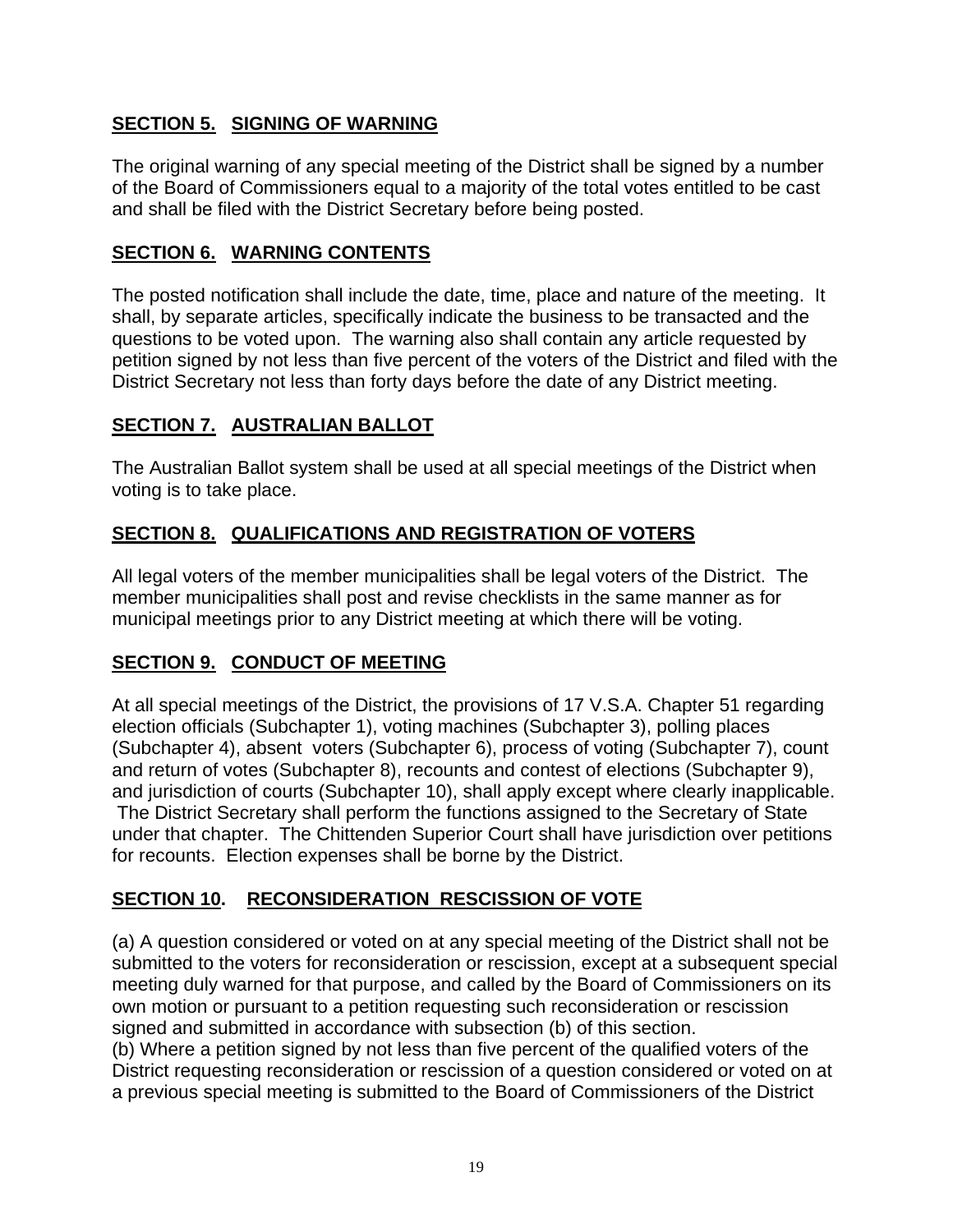within 30 days following the date of that meeting, the Board of Commissioners shall provide for a vote by the District in accordance with the petition within 60 days of the submission at a special meeting duly warned for that purpose.

(c) A vote taken at a special meeting shall remain in effect unless rescinded at a special meeting called and warned in accordance with this section.

(d) A question voted on or considered shall not be presented for reconsideration or rescission at more than one subsequent meeting except with the approval of the Board of Commissioners.

# **SECTION 11. VALIDATION OF DISTRICT MEETINGS**

When any of the requirements as to notice or warning of a special District meeting have been omitted or not complied with, the omission or noncompliance, if the meeting and the business transacted at it is otherwise legal and within the scope of the District powers, may be corrected and legalized by vote at a special meeting of the District called and duly warned for that purpose. The question to be voted upon shall substantially be "Shall the action taken at the meeting of this District held on (state date) in spite of the fact that (state the error or omission), and any act or action of the District officers or agents pursuant thereto be readopted, ratified or confirmed." Errors or omissions in the conduct of an original meeting which are not the result of an unlawful notice or warning or noncompliance within the scope of the warning, may be cured by a resolution of the Board of Commissioners of the District by a vote of two-thirds of all the votes entitled to be cast at a regular meeting or a special meeting called for that purpose stating that the defect was the result of an oversight, inadvertence or mistake. When an error or omission of this nature has been thus corrected by resolution, all business within the terms of the action of the qualified voters shall be as valid as if the requirements had been initially complied with upon condition, however, that the original action thereby corrected by the Board of Commissioners was in compliance with the legal exercise of its corporate powers.

# **SECTION 12. PRIORITY**

When a special meeting of the District is called to act upon a proposition to incur bonded or other indebtedness, the special meeting procedures outlined in Article IV shall control over the meeting procedures outlined in Article IV shall control over the meeting procedures outlined in this article in the event of conflict.

# **ARTICLE VI**

# **MISCELLANEOUS**

# **SECTION 1. INDEMNIFICATION; CONTRIBUTION**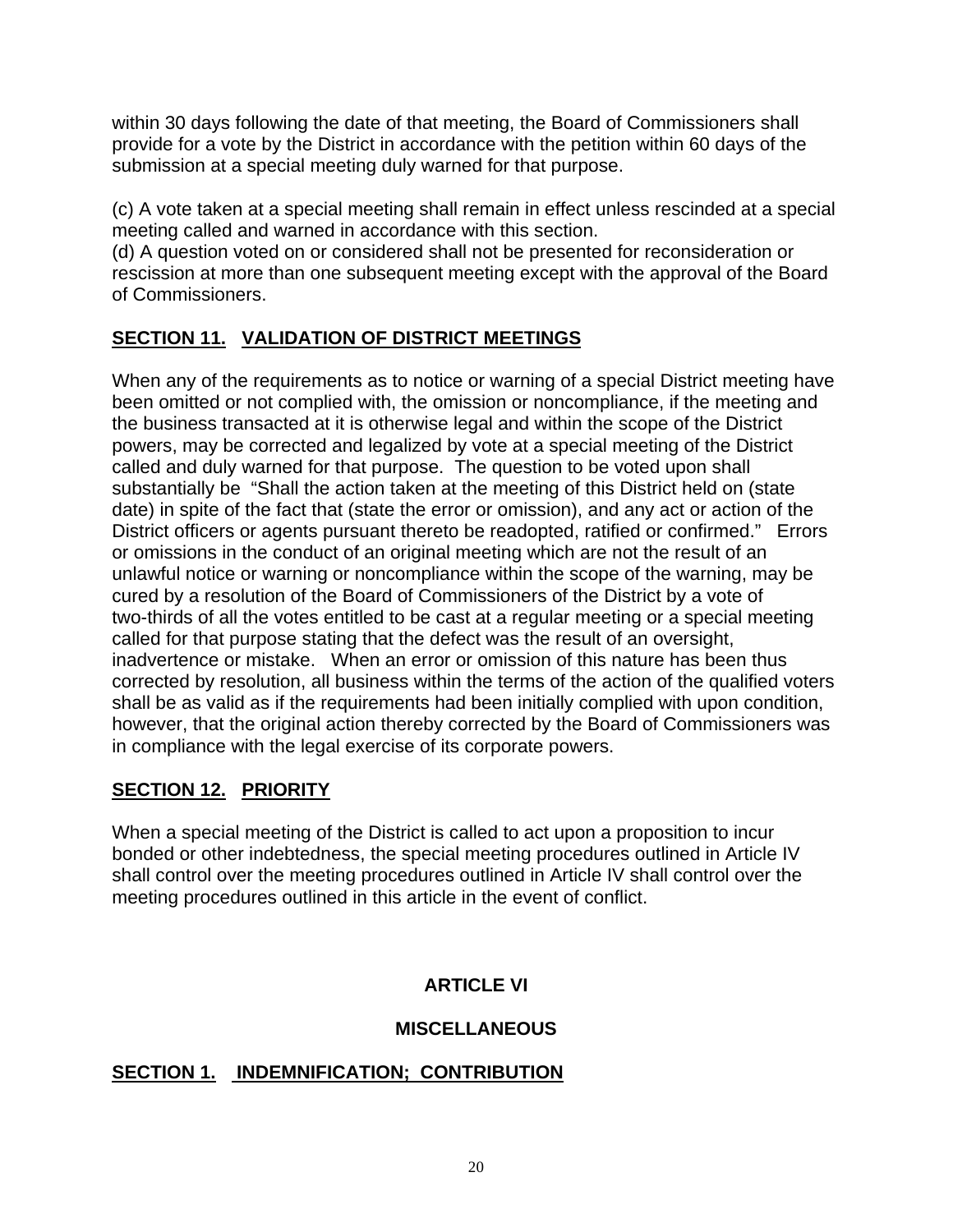(a) The District agrees that it shall protect, indemnify and hold harmless each member municipality (except a member municipality found to be at fault) and its respective officials, officers, members, employees, and agents, from and against all liabilities, damages, claims, demands, judgments, losses, costs, expenses, suits, action or proceedings, and attorney fees, and further agrees to defend the indemnified party in any suit, action or proceedings, and attorneys fees and further agrees to defend the indemnified party in any suit, action or proceeding, with respect to any act by or default of the District arising out of the location and operation of a District waste disposal facility or the negligent conduct of any District activities.

(b) Any member municipality which operates or maintains, or has operated or maintained, a facility or facilities for the disposal of solid or hazardous waste (except a facility the operation or maintenance of which is, pursuant to express written authorization of the Board of Commissioners, conducted for the District) agrees that it shall protect, indemnify, and hold harmless the District and each other member municipality (except a member municipality found to be at fault) and their respective officials officers, members, employees, and agents from and against ail liabilities, damages, claims, demands, judgments, losses, costs, expenses, suits, actions, or proceedings, and attorneys fees, and further agrees to defend he indemnified parties in any suit, action or other proceeding, with respect to any act by or default of such municipality arising out of its operation and/or maintenance of such facility.

(c) It is expressly agreed and understood by the District and the member municipalities that by entering into this agreement and forming the Chittenden Regional Solid Waste Management District, neither the District nor any member municipality has accepted or assumed any responsibility or liability for the past, present, or future operation or maintenance of any solid or hazardous waste disposal facility located within the District or operated by any member municipality, except a facility the operation or maintenance of which is, pursuant to express written authorization of the Board of Commissioners, conducted for or on behalf of the District.

(d) In the event the District is unable to meet any obligation with regard to which the member municipalities are jointly liable, each member municipality shall contribute its proportionate share of such obligations which are paid by the District to insure that all member municipalities share financial responsibility for these obligations in an amount proportionate to the actual or estimated tonnage or volume of solid waste generated by that municipality as determined by the District Board of Commissioners pursuant to Article IV, Section 5 of this Agreement.

# **SECTION 2. TERMINATION OF MEMBERSHIP**

A member municipality may terminate its membership in the District after the expiration of one year from the date it became a member by a majority of its voters at a duly warned annual or special meeting voting for such a termination. At such annual or special meeting, a majority of the municipality's voters must also approve the terms and conditions of the Agreement for withdrawal required pursuant to clause (B) of this Section. Such duly warned meeting must be held no less than 30 days after notice of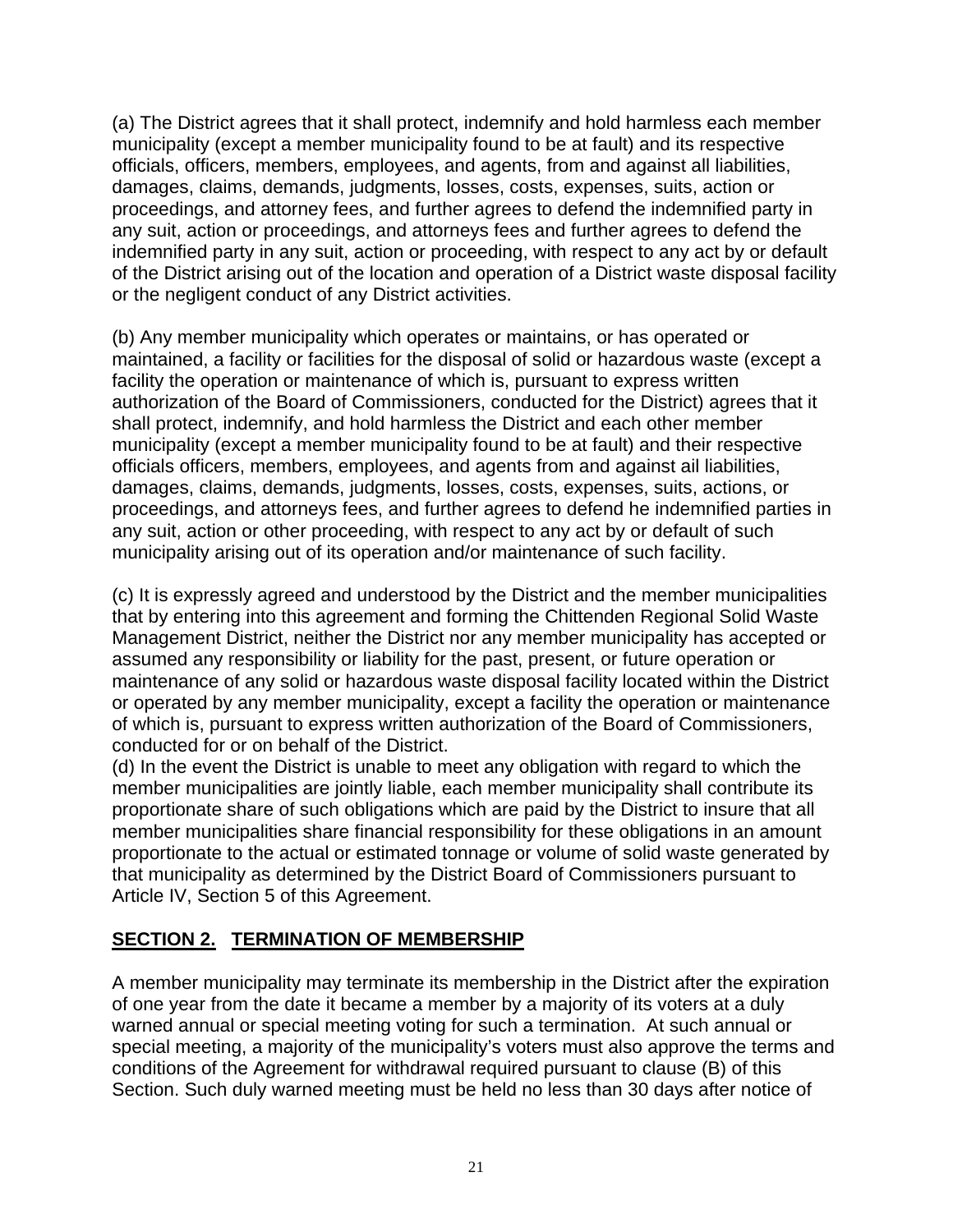intent to withdraw has been given to the Board of Commissioners. Said notice shall be in writing and delivered to the Board by certified mail, return receipt requested. The termination shall take effect immediately upon the following actions being carried out:

(A) A certification of the termination vote by the Clerk of the terminating municipality must be delivered by certified mail, return receipt requested, to the Secretary of the District.

(B) The terminating municipality must sign a written agreement with the District to pay, as applicable:

 (1) its share of any financial obligations incurred by the District up to the point of termination;

 (2) its share of all existing indebtedness incurred by the District, and obligations under long-term contracts, at the time its termination becomes effective, including its share of the debt or obligations incurred by the District for the remaining bonding term or contract term; and

 (3) any direct, incidental, and consequential costs resulting from its withdrawal including without limitation, fixed operational costs, and costs of redesigning, relocating, or rebuilding a facility.

#### **SECTION 3. ADMISSION OF NEW MEMBERS**

Municipalities which are not initial members of the District may, upon the requisite approval by its voters as set forth below and the approval of the Board of Commissioners, become a member of the District. The legislative branch of any nonmember municipality which desires to be admitted to the District shall make application for admission to the Board of Commissioners. The Board of Commissioners may, in its sole discretion, determine the terms and conditions of admission, which terms and conditions shall be in the best interests of the District. If a majority of the voters of the petitioning municipality present and voting at an annual or special meeting of such municipality duly warned for such purpose shall vote to approve this Agreement and the terms and conditions for admission, the vote shall be certified by the clerk of that municipality to the Secretary of the District. Thereafter, the Board may, by resolution, admit such municipality upon finding that such terms and conditions have been or will be satisfied. Immediately upon joining the District, the new member municipality shall appoint a commissioner and alternate commissioner as provided in Article II.

# **SECTION 4. DISSOLUTION OF DISTRICT**

The District may be dissolved upon approval of a majority plus one of its then existing member municipalities. A majority of the voters at a duly warned annual or special meeting in at least a majority plus one of the member municipalities, must approve the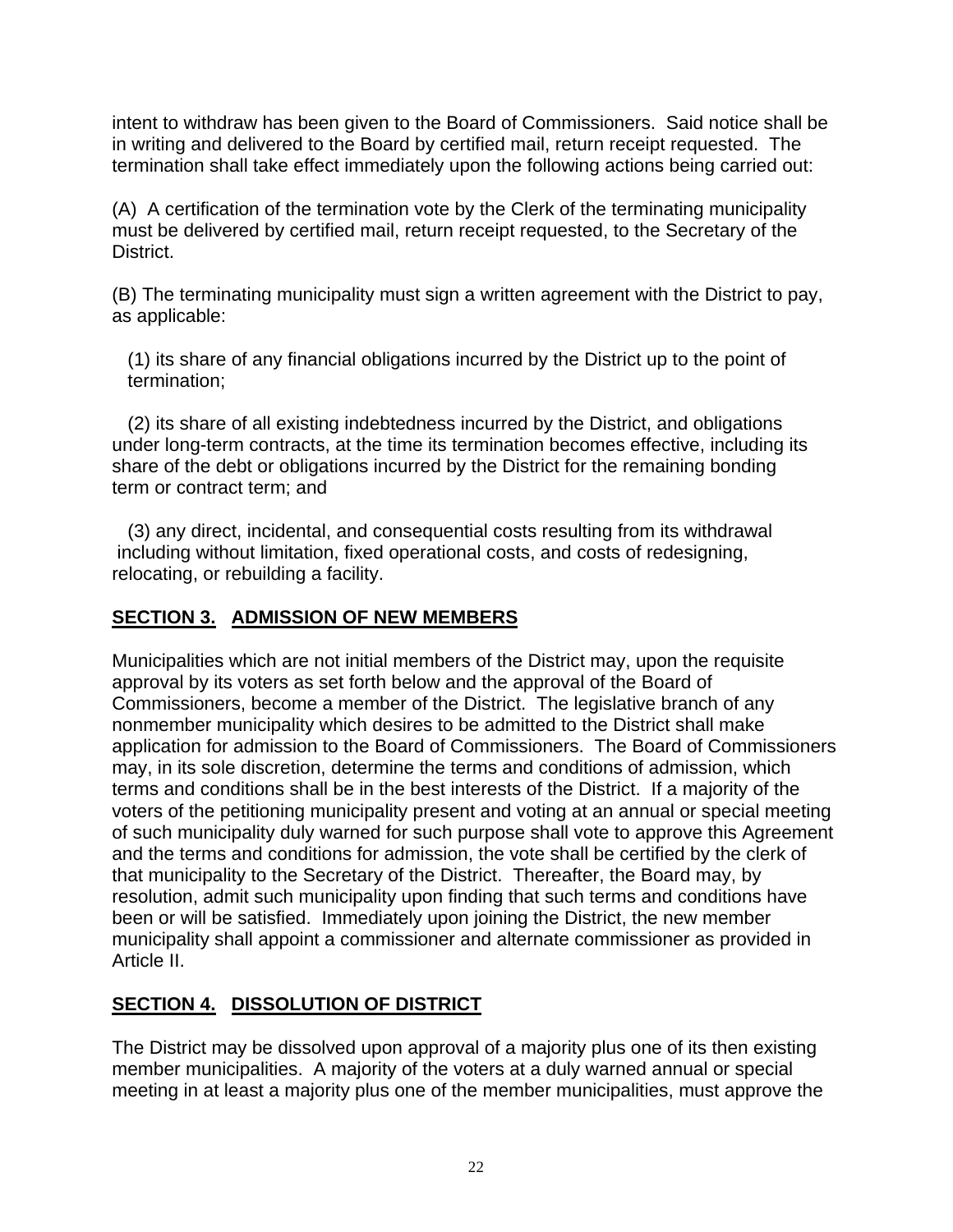dissolution and a plan of dissolution which shall include provisions for the payment of all District obligations, a disposal of District assets and the means of apportioning continuing liabilities among the member municipalities. The dissolution plan, prior to submission of the voters, must be submitted to the Attorney General of the State of Vermont to determine whether the plan is in proper form and compatible with the laws of the State. In the event the Attorney General fails to notify the District of his or her determination within 30 days after receipt of a copy of the dissolution plan it shall be deemed to have been approved.

#### **SECTION 5. ANNUAL REPORT**

The District shall prepare an annual report of its activities including a financial statement, and submit the report no later that February first of each year to the legislative bodies of its member municipalities.

#### **SECTION 6. MASTER PLAN**

Prior to considering the adoption of a proposed solid waste management plan or an amendment thereto, the Board of Commissioners shall conduct at least one public hearing within the District on the proposed plan or amendment. The hearing shall be warned by the publication of a notice in a newspaper of general circulation in each member municipality at least 15 days prior to the mail, and by sending a copy of the notice by certified mail, return receipt requested, at least 15 days prior to the hearing, to the legislative body of each member municipality.

# **SECTION 7. SEVERABILTITY**

Should any court of competent, jurisdiction judge any phrase, clause, sentence or provision of this Agreement to be invalid, illegal, or unenforceable in any respect, such judgment shall not affect the validity, legality, enforceability of the Agreement as a whole or any other part of this Agreement.

# **SECTION 8. AMENDMENT**

Any proposed amendment to this agreement must be adopted by a vote of the Board of Commissioners of at least two-thirds of the votes then eligible to be cast. Upon approval by the Board of Commissioners, the amendment shall be submitted to the legislative bodies of the respective member municipalities. A majority of the legislative bodies of the member municipalities must likewise approve any proposed amendment. Upon such approvals the amendment shall be submitted and acted on by the general assembly in accordance with the provisions of section 2645 of Title 17, Vermont Statutes Annotated. The amendment shall become effective upon affirmative enactment of the proposal, either as proposed or as amended by the general assembly.